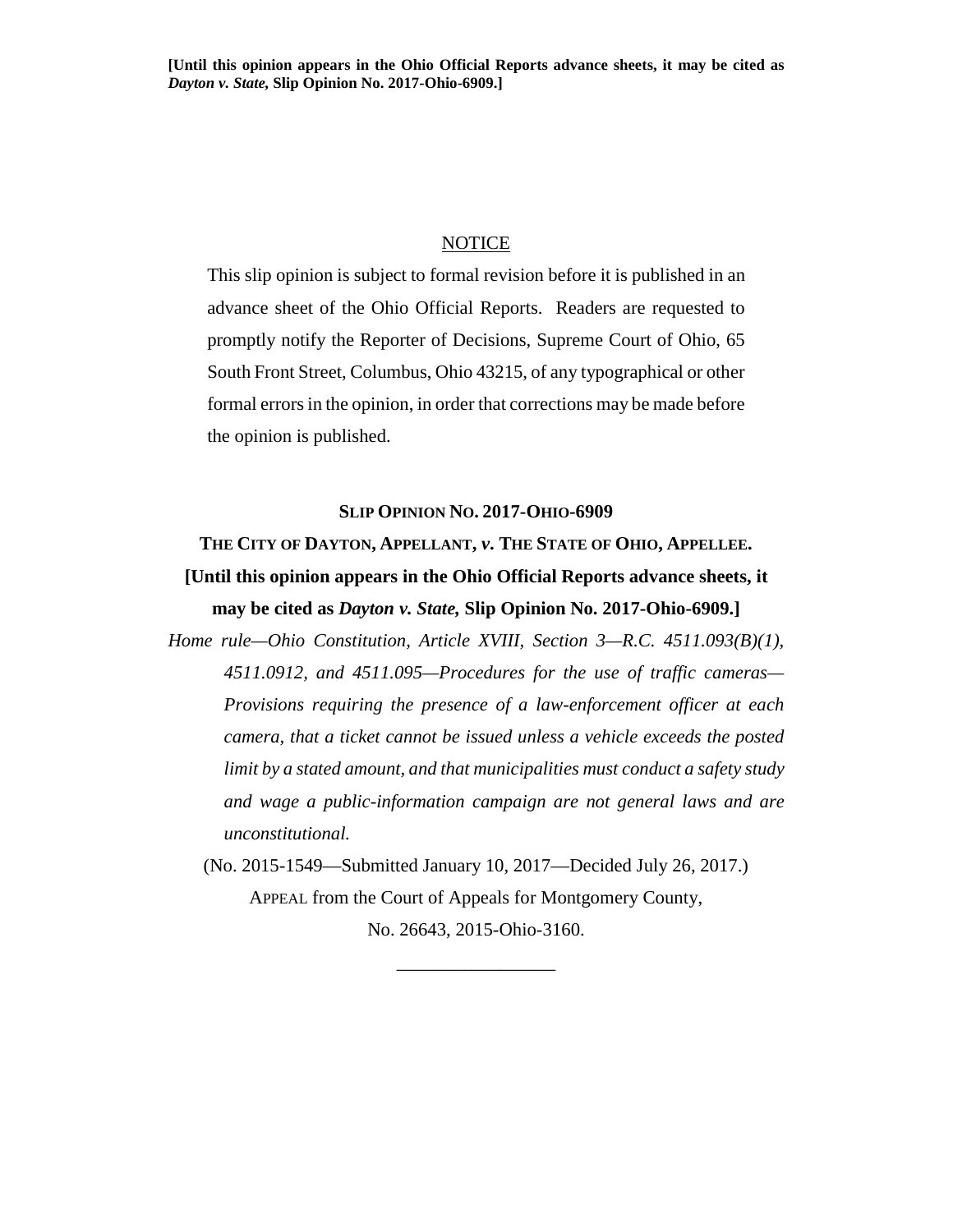## **FISCHER, J.**

**{¶ 1}** In this case, we address whether three statutes regulating local authorities' use of red-light and speed cameras qualify as general laws, such that the statutes do not offend the home-rule powers granted to a municipality in Article XVIII, Section 3 of the Ohio Constitution. We hold that R.C. 4511.093(B)(1), which requires that a law-enforcement officer be present at the location of a traffic camera, infringes on the municipality's legislative authority without serving an overriding state interest and is therefore unconstitutional. We also hold that R.C. 4511.0912, which prohibits the municipality from issuing a fine to a driver who is caught speeding by a traffic camera unless that driver's speed exceeds the posted speed limit by 6 m.p.h. in a school or park zone or 10 m.p.h. in other areas, unconstitutionally limits the municipality's legislative powers without serving an overriding state interest. Finally, we hold that R.C. 4511.095, which directs the municipality to perform a safety study and a public-information campaign prior to using a camera, unconstitutionally limits the municipality's home-rule authority without serving an overriding state interest.

#### I. FACTUAL BACKGROUND AND PROCEDURAL POSTURE

**{¶ 2}** Plaintiff-appellant, the city of Dayton, is an Ohio municipality governed by charter. In 2002, Dayton enacted an ordinance permitting its police department to institute a program using traffic cameras to civilly enforce red-light traffic violations to conserve police resources and to reduce traffic violations and accidents. Prior to installing the traffic cameras, Dayton conducted studies to identify those intersections that had a high number of traffic accidents. Almost immediately after installing the traffic cameras, the number of violation-related accidents decreased. Because of the success Dayton had with the red-light cameras, Dayton enacted an amended ordinance in 2010 to use traffic cameras to reduce speeding violations.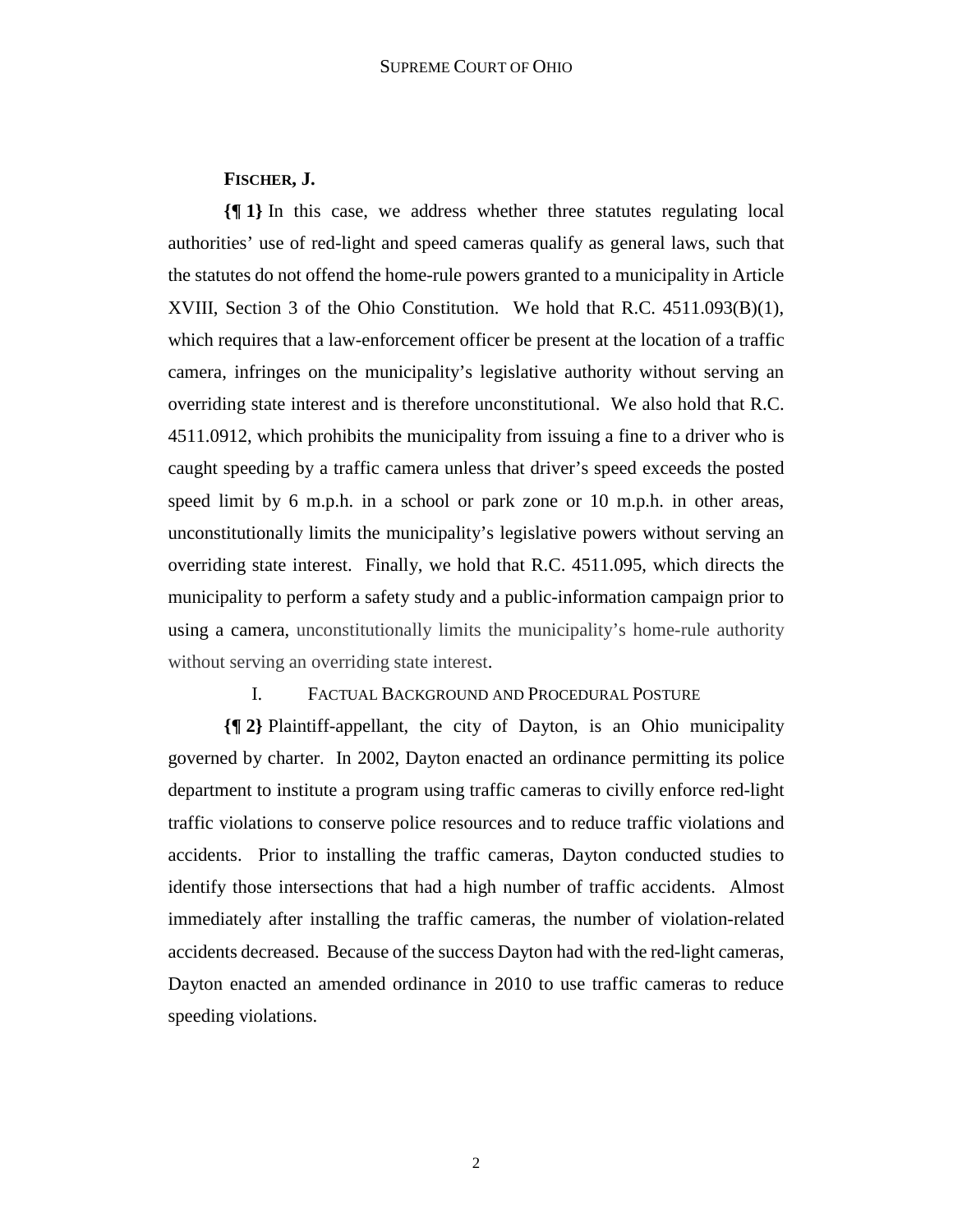**{¶ 3}** Under Dayton's program, cameras take both video and still pictures of vehicles. A police officer then reviews the camera images to confirm that a traffic violation occurred before issuing the owner of the vehicle a "notice of liability." Dayton Ordinance 70.121(D). In part, a "notice of liability" contains the location, date, and time of the traffic violation, copies of the photographs or video of the vehicle, the vehicle's speed if applicable, and the amount of the civil penalty imposed. The vehicle owner then has 30 days to appeal the notice of liability, and an independent hearing officer reviews the appeal.

**{¶ 4}** After Dayton established its program using red-light and speed cameras, a new state law became effective in March 2015, 2014 Am.Sub.S.B. No. 342 ("S.B. 342"). S.B. 342 adopted and amended several Revised Code provisions regulating local authorities' use of automated traffic-enforcement programs. It authorizes local authorities to use photo-monitoring devices for traffic-law violations, subject to certain conditions and regulations. The new law defines a "local authority" as "a municipal corporation, county, or township." R.C. 4511.092(D). R.C. 4511.094(A)(1) and (2) require a local authority using traffic cameras to post signs at its jurisdictional borders and at each location where a traffic camera is present notifying motorists that cameras are used or are present. R.C. 4511.096 requires a law-enforcement officer to examine camera footage to determine whether a traffic violation occurred; if so, the local authority, or a designee, may send a violation notice to the registered owner of the vehicle within 30 days of the violation. R.C. 4511.097 requires that certain information be included on a violation notice sent to a vehicle owner and limits the amount a local authority can levy as a fine for a violation.

**{¶ 5}** S.B. 342 goes beyond establishing procedures for local authorities choosing to use traffic cameras; it also establishes procedures applicable to citizens and entities receiving traffic-camera violations as well as to insurance companies and camera manufacturers. For example, once the registered owner receives notice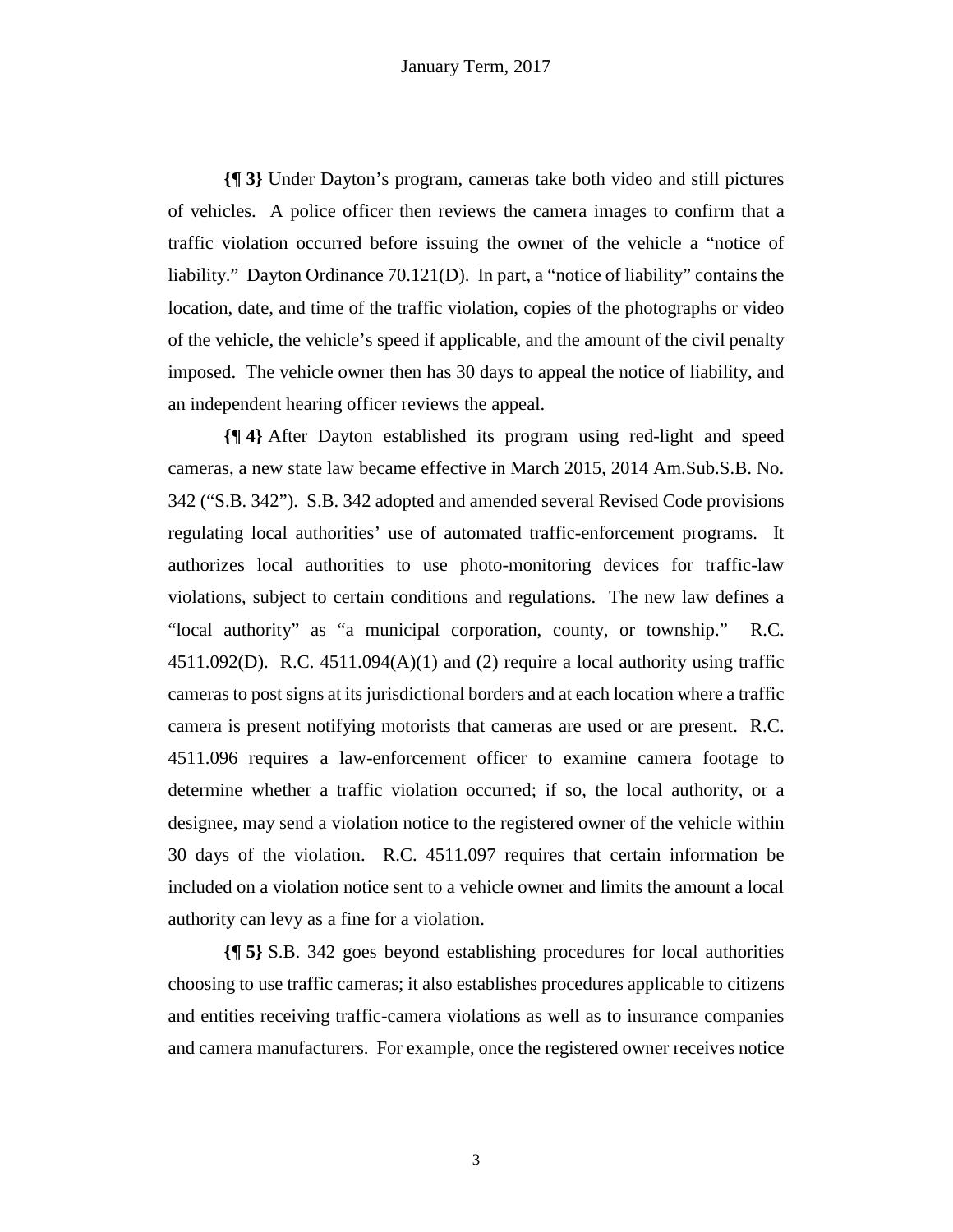of a traffic-camera violation, R.C. 4511.098 and 4511.099 establish that the owner can pay the civil fine, submit an affidavit stating that the owner had not been driving the vehicle at the time of the infraction, or request an administrative hearing. R.C. 4511.099(G) authorizes an appeal of the administrative decision to either a municipal or county court with jurisdiction over the location where the violation occurred. R.C. 3937.411 prohibits insurance companies from considering violations when issuing policies and establishing rates. And R.C. 4511.0911 requires the manufacturers of the photo-monitoring devices to provide maintenance records to local authorities upon request and to attest to the accuracy of the devices annually.

**{¶ 6}** Only three of these many provisions in S.B. 342 are at issue in this case: (1) R.C.  $4511.093(B)(1)$ , the officer-present provision, (2) R.C.  $4511.0912$ , the speeding-leeway provision, and (3) R.C. 4511.095, the study and notice provisions.

**{¶ 7}** R.C. 4511.093(B)(1) requires the presence of a full-time lawenforcement officer at each traffic camera: it states that "[a] local authority shall use a traffic law photo-monitoring device to detect and enforce traffic law violations only if a law enforcement officer is present at the location of the device at all times during the operation of the device." *See also* R.C. 4511.092(C) (defining law-enforcement officer).

**{¶ 8}** R.C. 4511.0912 provides that local authorities shall not issue a ticket for a speeding violation unless "the vehicle involved in the violation is traveling at a speed that exceeds the posted speed limit by not less than" 6 m.p.h. in a school zone or park area or 10 m.p.h. in other locations.

**{¶ 9}** Finally, R.C. 4511.095(A)(1) requires local authorities to "[c]onduct a safety study of intersections or locations under consideration for placement of fixed traffic law photo-monitoring devices." Safety studies "shall include an accounting of incidents that have occurred in the designated area over the previous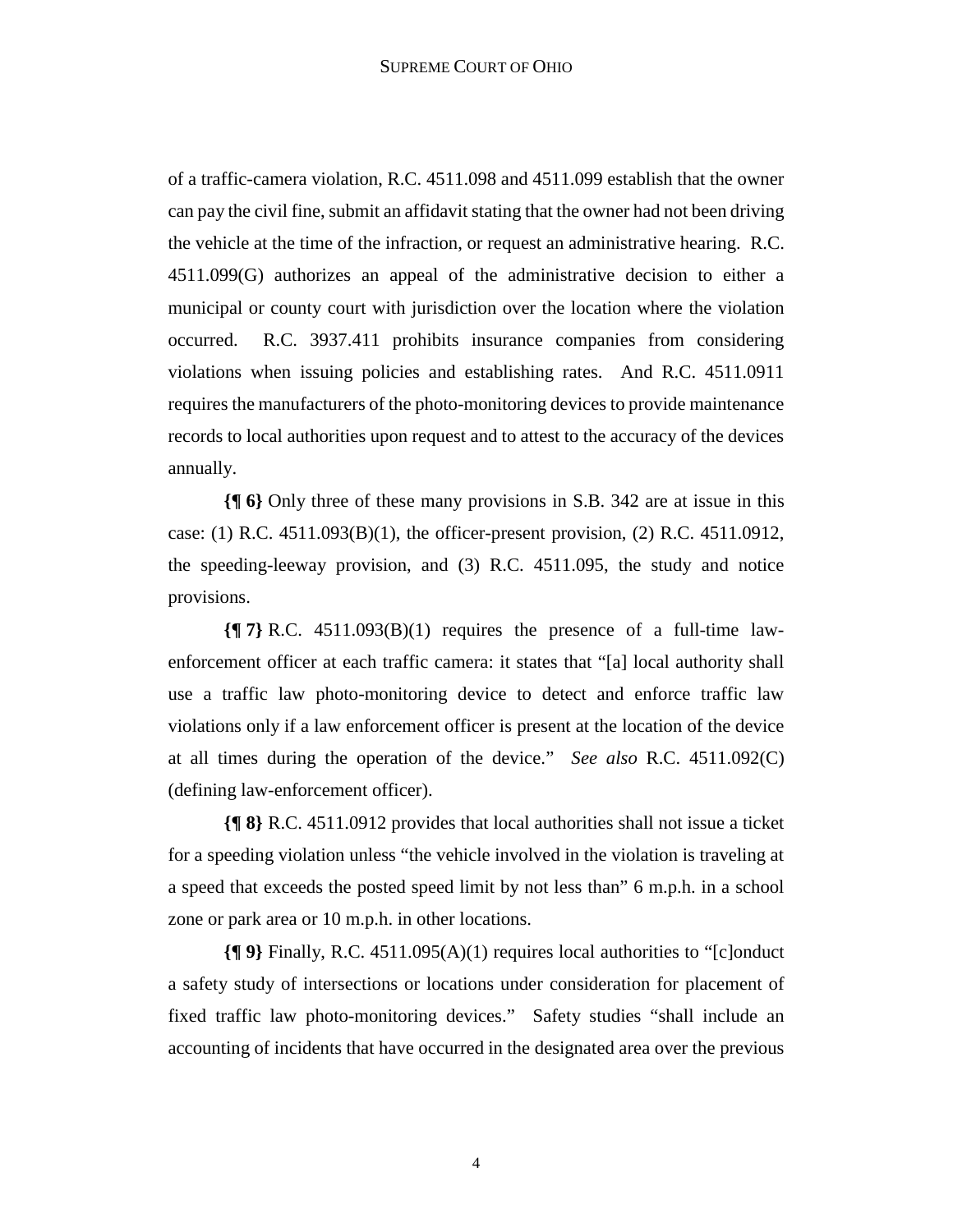three-year period and shall be made available to the public upon request." *Id*. In addition, local authorities must conduct "a public information campaign to inform motor vehicle operators about the use of traffic law photo-monitoring devices at system locations prior to establishing any of those locations." R.C.  $4511.095(A)(2)$ . Local authorities must publish a notice in an area newspaper informing the public of the location of the system prior to establishing any of those systems. R.C. 4511.095(A)(3). Local authorities must also abide by a 30-day "public awareness warning period" after installing the traffic camera before levying fines. R.C. 4511.095(A)(4).

**{¶ 10}** Prior to the effective date of S.B. 342, Dayton filed a verified complaint against defendant-appellee, the state of Ohio, seeking declaratory and injunctive relief and challenging the constitutionality of all of S.B. 342 on homerule grounds. Dayton and the state filed cross-motions for summary judgment. The trial court denied the state's summary-judgment motion and granted in part Dayton's summary-judgment motion. The trial court held that only R.C. 4511.093(B)(1) and (3), 4511.095, and 4511.0912 are unconstitutional because they violate the third and fourth prongs of the "general law" test set forth in *Canton v. State*, 95 Ohio St.3d 149, 2002-Ohio-2005, 766 N.E.2d 963. The trial court enjoined enforcement of those three specific provisions but did not hold any of the remaining provisions of S.B. 342 unconstitutional. The state appealed, and the Second District Court of Appeals reversed the trial court's judgment. The Second District determined that S.B. 342 satisfies the third and fourth prongs of the *Canton* test and that Dayton failed to meet its burden to establish the unconstitutionality of any provision of S.B. 342 beyond a reasonable doubt. 2015-Ohio-3160, 36 N.E.3d 235.

**{¶ 11}** This court accepted Dayton's discretionary appeal addressing whether R.C. 4511.093(B)(1), 4511.095, and 4511.0912 ("the contested provisions") violate the Home Rule Amendment and whether courts are required to

5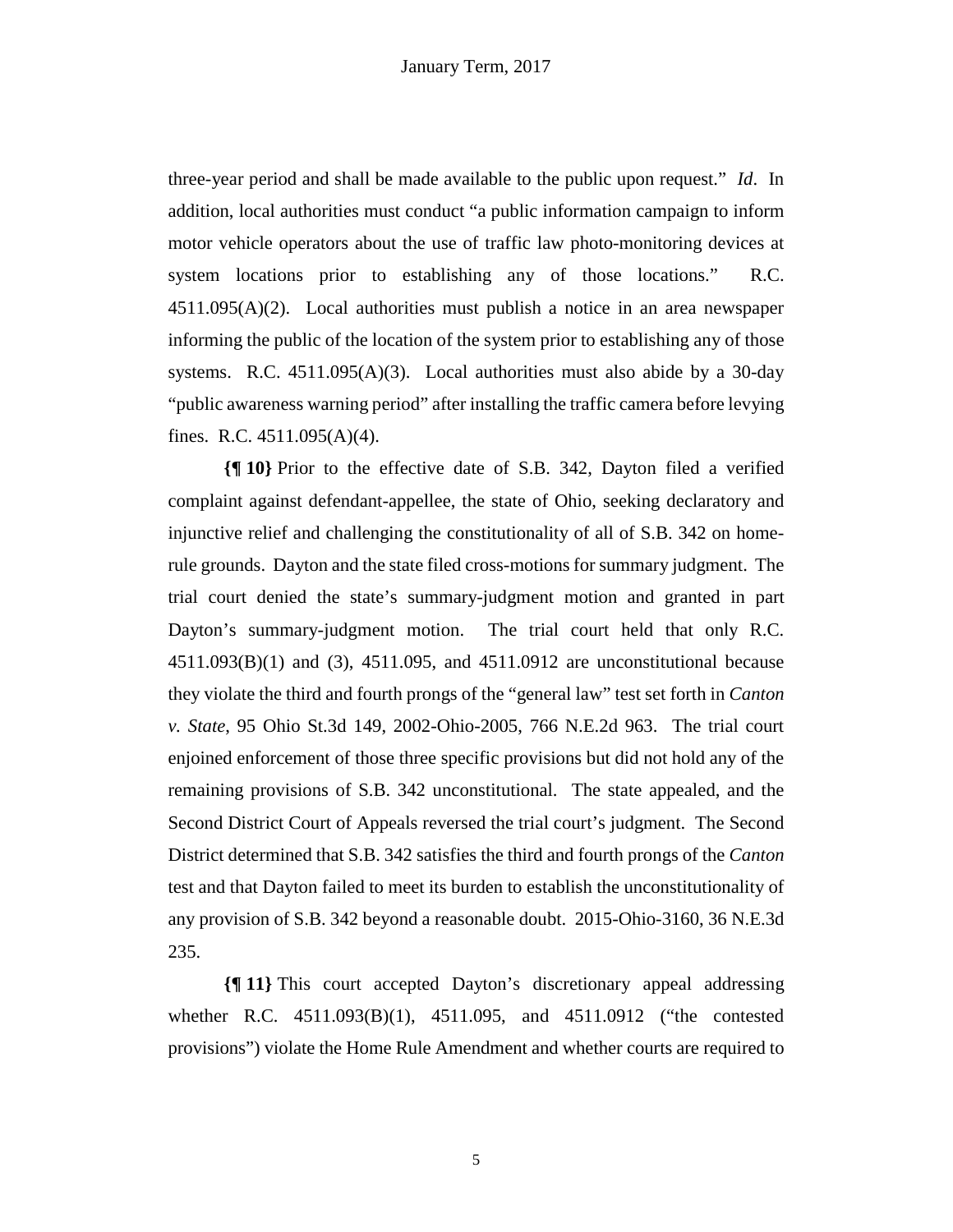analyze the contested provisions individually to determine their constitutionality under the Home Rule Amendment, as opposed to only analyzing the legislation as a whole.

## II. ANALYSIS

**{¶ 12}** Dayton argues that the Second District erred in reversing the trial court's summary-judgment ruling, which held that the contested provisions of S.B. 342 violate the Home Rule Amendment of Ohio's Constitution. This court reviews a ruling on summary judgment de novo. *Grafton v. Ohio Edison Co.*, 77 Ohio St.3d 102, 105, 671 N.E.2d 241 (1966). When considering the constitutionality of a statute, this court "presume[s] the constitutionality of the legislation, and the party challenging the validity of the statute bears the burden of establishing beyond a reasonable doubt that the statute is unconstitutional." *Wilson v. Kasich*, 134 Ohio St.3d 221, 2012-Ohio-5367, 981 N.E.2d 814, ¶ 18. Plaintiffs have a "heavy burden" when attempting to overcome the presumption of constitutionality. *Rocky River v. State Emp. Relations Bd.*, 43 Ohio St.3d 1, 10, 539 N.E.2d 103 (1989).

**{¶ 13}** Article XVIII, Section 3 of the Ohio Constitution, the Home Rule Amendment, provides that "[m]unicipalities shall have authority to exercise all powers of local self-government and to adopt and enforce within their limits such local police, sanitary and other similar regulations, as are not in conflict with general laws." The Home Rule Amendment provides independent authority to Ohio's municipalities with regard to local police regulations. *W. Jefferson v. Robinson*, 1 Ohio St.2d 113, 115, 205 N.E.2d 382 (1965). Nevertheless, a municipal ordinance must yield to a state statute if "(1) the ordinance is an exercise of the police power, rather than of local self-government, (2) the statute is a general law, and (3) the ordinance is in conflict with the statute." *Mendenhall v. Akron*, 117 Ohio St.3d 33, 2008-Ohio-270, 881 N.E.2d 255, ¶ 17.

**{¶ 14}** The Dayton ordinances in this case are an exercise of police power. *See Marich v. Bob Bennett Constr. Co.*, 116 Ohio St.3d 553, 2008-Ohio-92, 880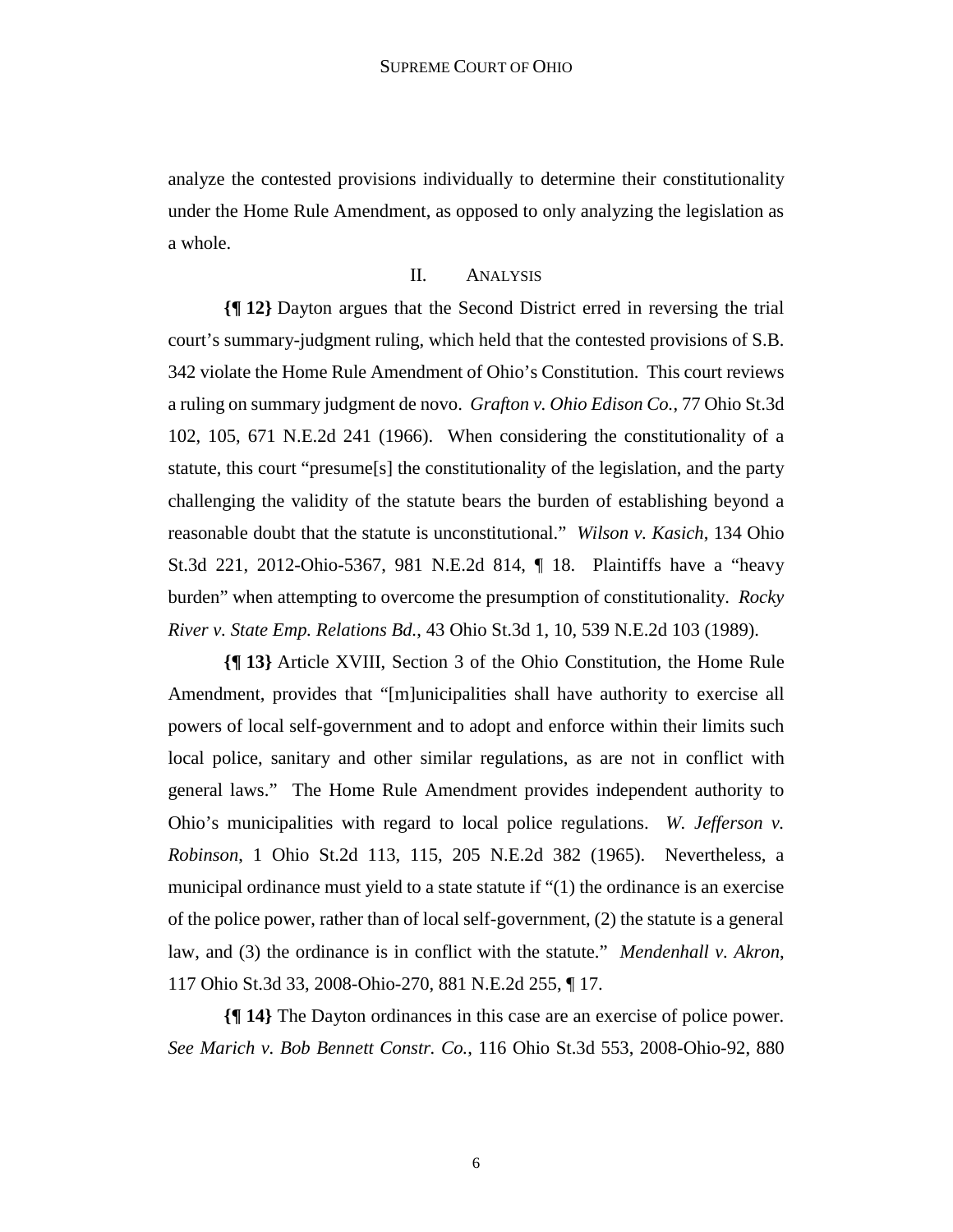N.E.2d 906, ¶ 14 (determining that "the regulation of traffic is an exercise of police power that relates to public health and safety as well as the general welfare of the public"). Moreover, neither party argues to this court that the Dayton ordinances do not conflict with S.B. 342. Therefore, the sole issue in this case is whether the contested provisions of S.B. 342 qualify as general laws.

**{¶ 15}** In determining whether a statute constitutes a "general law" for purposes of the Home Rule Amendment, this court has consistently applied the four requirements laid out in *Canton*, 95 Ohio St.3d 149, 2002-Ohio-2005, 766 N.E.2d 963. *See, e.g., Am. Fin. Servs. Assn. v. Cleveland*, 112 Ohio St.3d 170, 2006-Ohio-6043, 858 N.E.2d 776, ¶ 32; *Mendenhall* at ¶ 20; *State ex rel. Morrison v. Beck Energy Corp.*, 143 Ohio St.3d 271, 2015-Ohio-485, 37 N.E.3d 128, ¶ 19. To qualify as a general law under the *Canton* test, a statute must

(1) be part of a statewide and comprehensive legislative enactment, (2) apply to all parts of the state alike and operate uniformly throughout the state, (3) set forth police, sanitary, or similar regulations, rather than purport only to grant or limit legislative power of a municipal corporation to set forth police, sanitary, or similar regulations, and (4) prescribe a rule of conduct upon citizens generally.

*Canton* at syllabus. If a statute meets the *Canton* general-law test, then the statute takes precedence over any conflicting municipal ordinances. However, if the general-law test is not satisfied, then the statute is "an unconstitutional attempt to limit the legislative home-rule powers" of municipalities. *Id.* at ¶ 10. Dayton challenges the contested provisions under the third and fourth prongs of the *Canton* test. Because we determine that the contested provisions are unconstitutional under the third prong of the *Canton* test, our analysis will focus solely on that prong. We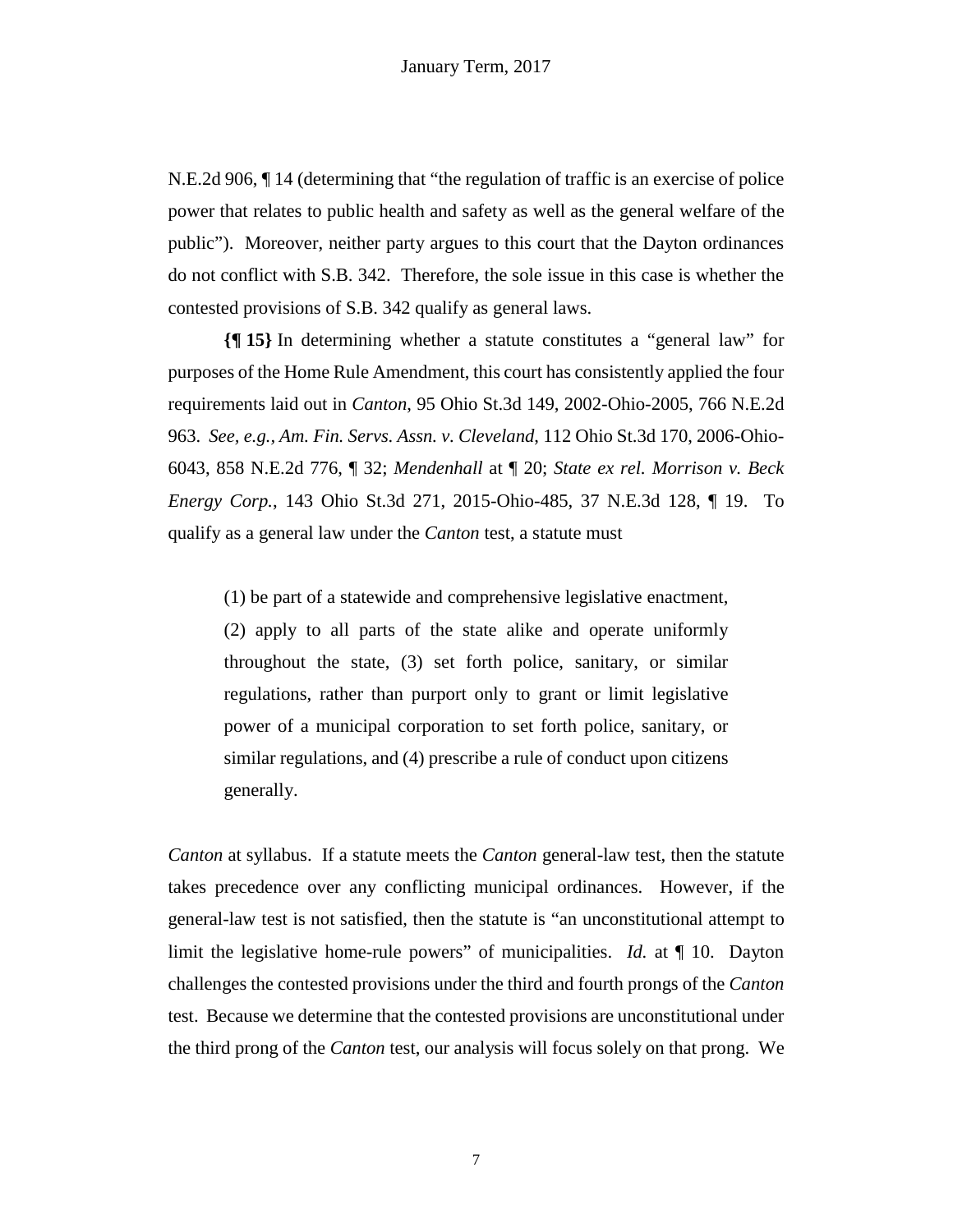recognize, however, that the contested provisions may also be unconstitutional under the fourth *Canton* prong, as asserted in the concurring opinion.

A. The Third *Canton* Prong: Limiting Municipal Authority

**{¶ 16}** The third prong of the *Canton* general-law test requires courts to consider whether the statute sets forth police regulations or whether it merely grants or limits municipalities' legislative power to set forth police regulations. *Id.* at ¶ 33. In undertaking this analysis, " 'a statute which prohibits the exercise by a municipality of its home rule powers without such statute serving an overriding statewide interest would directly contravene the constitutional grant of municipal power.' " *Id.* at ¶ 32, quoting *Clermont Environmental Reclamation Co. v. Wiederhold*, 2 Ohio St.3d 44, 48, 442 N.E.2d 1278 (1982). Dayton argues that the Second District erred in analyzing S.B. 342 as a whole under the third *Canton* prong, instead of analyzing each of the contested provisions individually.

**{¶ 17}** In *Canton*, the court considered whether R.C. 3781.184, which related to the zoning of property for manufactured homes, violated the Home Rule Amendment. R.C. 3781.184(C) provided that political subdivisions must allow manufactured homes to be placed in areas where single-family residences were permitted. R.C. 3781.184(D) created an exception to division (C) that allowed private property owners to prohibit manufactured homes on their land by way of restrictive covenants in deeds. The court determined that "R.C. 3781.184(C), on its face, appears to serve an overriding state interest in providing more affordable housing options across the state." *Canton* at ¶ 33. It then determined, however, that "the exception contained in R.C. 3781.184(D) defeats this purpose." *Id.*  According to the court, R.C. 3781.184(C) would have "very little, if any, impact in areas of development having effective deed restrictions or active homeowner associations. Instead, the statute [would] effectively apply only in older areas of the state, i.e., cities where residential areas no longer have effective deed restrictions or no longer have active homeowner associations." *Id.* at ¶ 30. Because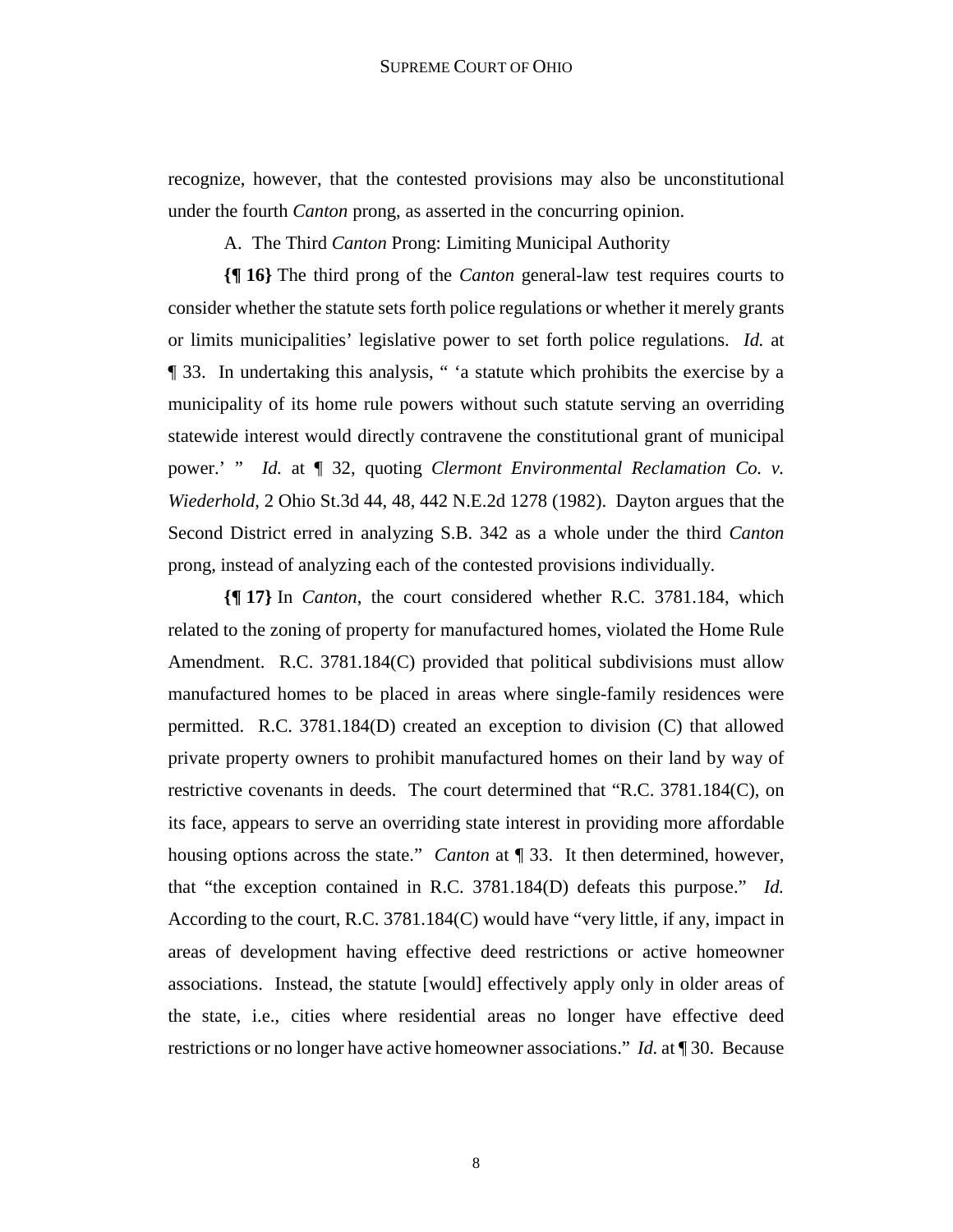the statute did not serve an overriding state interest, the *Canton* court determined that R.C. 3781.184(C) "purports only to grant or limit the legislative power of a municipal corporation to set forth police, sanitary, or similar regulations." *Id.* at ¶ 33.

**{¶ 18}** This court confronted the third prong of the *Canton* test in *Ohioans for Concealed Carry, Inc. v. Clyde*, 120 Ohio St.3d 96, 2008-Ohio-4605, 896 N.E.2d 967. In *Ohioans for Concealed Carry*, the court considered whether a municipal ordinance that prohibited licensed gun owners from carrying a concealed gun within a city's parks was constitutional under the Home Rule Amendment. The municipal ordinance conflicted with a state statute that allowed a licensed gun owner to carry a gun anywhere in the state, subject to several exceptions that did not include municipal parks. In analyzing the third prong of the *Canton* generallaw test, the court determined that the statute went beyond preventing cities from enacting conflicting legislation because the statute "provide[d] a program to foster proper, legal handgun ownership in this state." *Id.* at ¶ 50. The court determined that "[t]he statute therefore represents both an exercise of the state's police power and an attempt to limit legislative power of a municipal corporation to set forth police, sanitary, or similar regulations." *Id.; see also Mendenhall*, 117 Ohio St.3d 33, 2008-Ohio-270, 881 N.E.2d 255, at ¶ 24 (determining that R.C. 4511.21 "has extensive scope and does more than grant or limit state powers").

**{¶ 19}** This court confronted the third prong of the *Canton* test again in *Cleveland v. State*, 138 Ohio St.3d 232, 2014-Ohio-86, 5 N.E.3d 644. The city of Cleveland sought a declaration that former R.C. 4921.25, 2012 Am.Sub.H.B. No.  $487<sup>1</sup>$  was unconstitutional under the Home Rule Amendment. Former R.C. 4921.25 vested the Public Utilities Commission of Ohio ("PUCO") with the authority to regulate towing entities as for-hire motor carriers, but the second

1

<sup>&</sup>lt;sup>1</sup> R.C. 4921.25 was previously numbered R.C. 4921.30. The language at issue was first enacted in R.C. 4921.30, Am.Sub.H.B. No. 87, 150 Ohio Laws, Part I, 59, 157-158.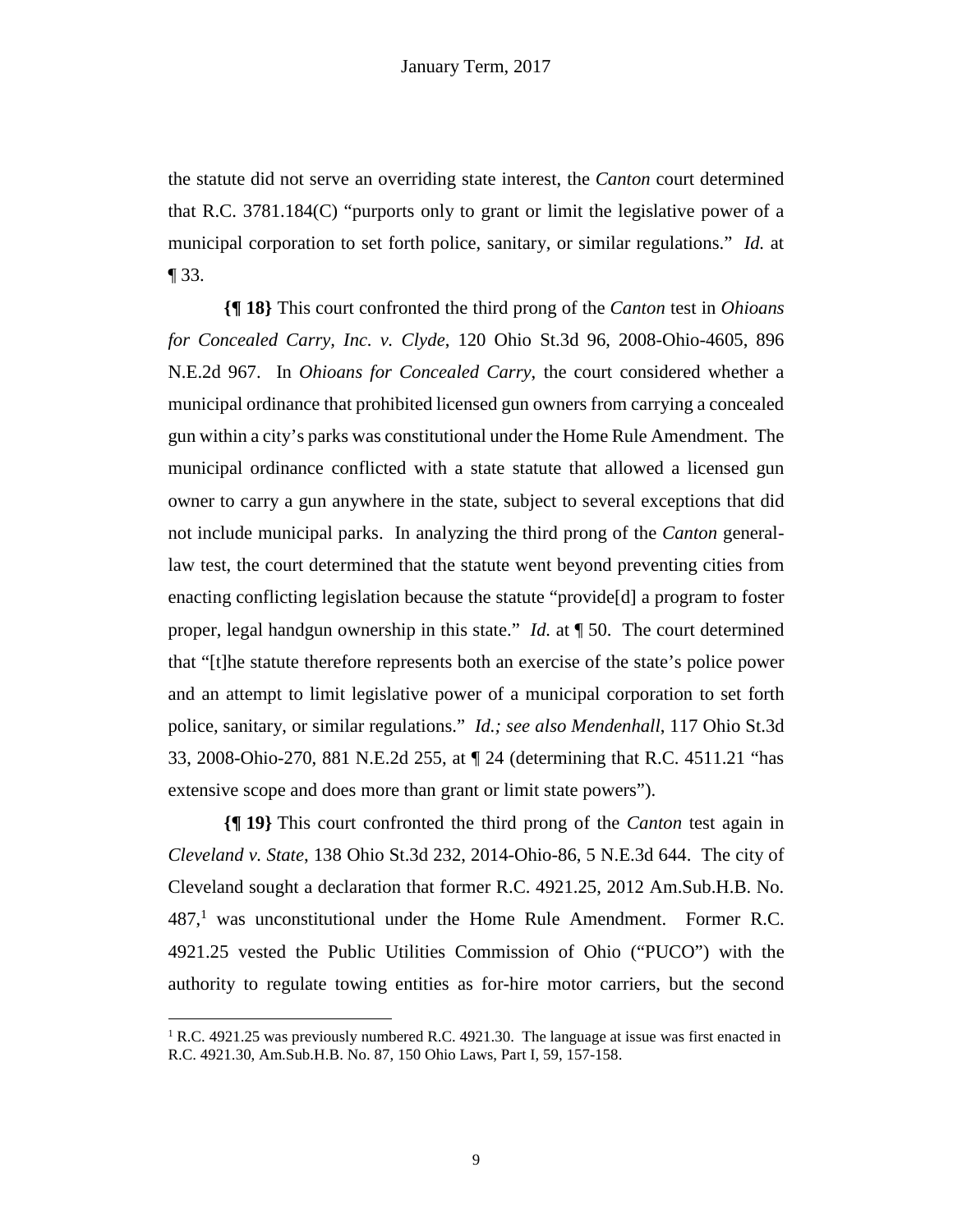sentence of the statute provided that "[s]uch an entity is not subject to any ordinance, rule, or resolution of a municipal corporation, county, or township that provides for the licensing, registering, or regulation of entities that tow motor vehicles." Cleveland challenged the second sentence of the statute as unconstitutionally infringing on local authorities' abilities to regulate towing companies. This court determined that the statute, when read as a whole, did not merely limit the legislative power of municipalities to set forth police, sanitary, or similar regulations, *Cleveland* at ¶ 13; nevertheless, the court isolated the second sentence of the statute, analyzed it separately, and determined that it was unconstitutional, *id*. at ¶ 16-17. According to the court, "[u]nlike the first sentence of R.C. 4921.25, which subjects towing entities to PUCO regulation, the second sentence fails to set forth any police, sanitary, or similar regulations." *Id.* at ¶ 16.

**{¶ 20}** Under this court's precedent, so long as a statute serves an overriding state interest with respect to police, sanitary, or similar regulations, then the third prong of the *Canton* general-law test is satisfied, even if the statute limits the legislative authority of municipalities. However, when a statute expressly grants or limits the legislative power of a municipal corporation to set forth police, sanitary, or similar regulations, without serving an overriding statewide interest, then the statute, or a portion of it, violates the Home Rule Amendment. As demonstrated in *Cleveland*, the analysis under the third *Canton* prong requires consideration of the individual statutory provisions. *See id.* Therefore, we agree with Dayton's contention that under the third *Canton* prong, this court must not merely examine S.B. 342 as a whole but must analyze the contested provisions individually, a task that we now undertake.

#### *1. The Officer-Present Provision (R.C. 4511.093(B)(1))*

**{¶ 21}** Under the officer-present provision, R.C. 4511.093(B)(1), "[a] local authority shall use a traffic law photo-monitoring device to detect and enforce traffic law violations only if a law enforcement officer is present at the location of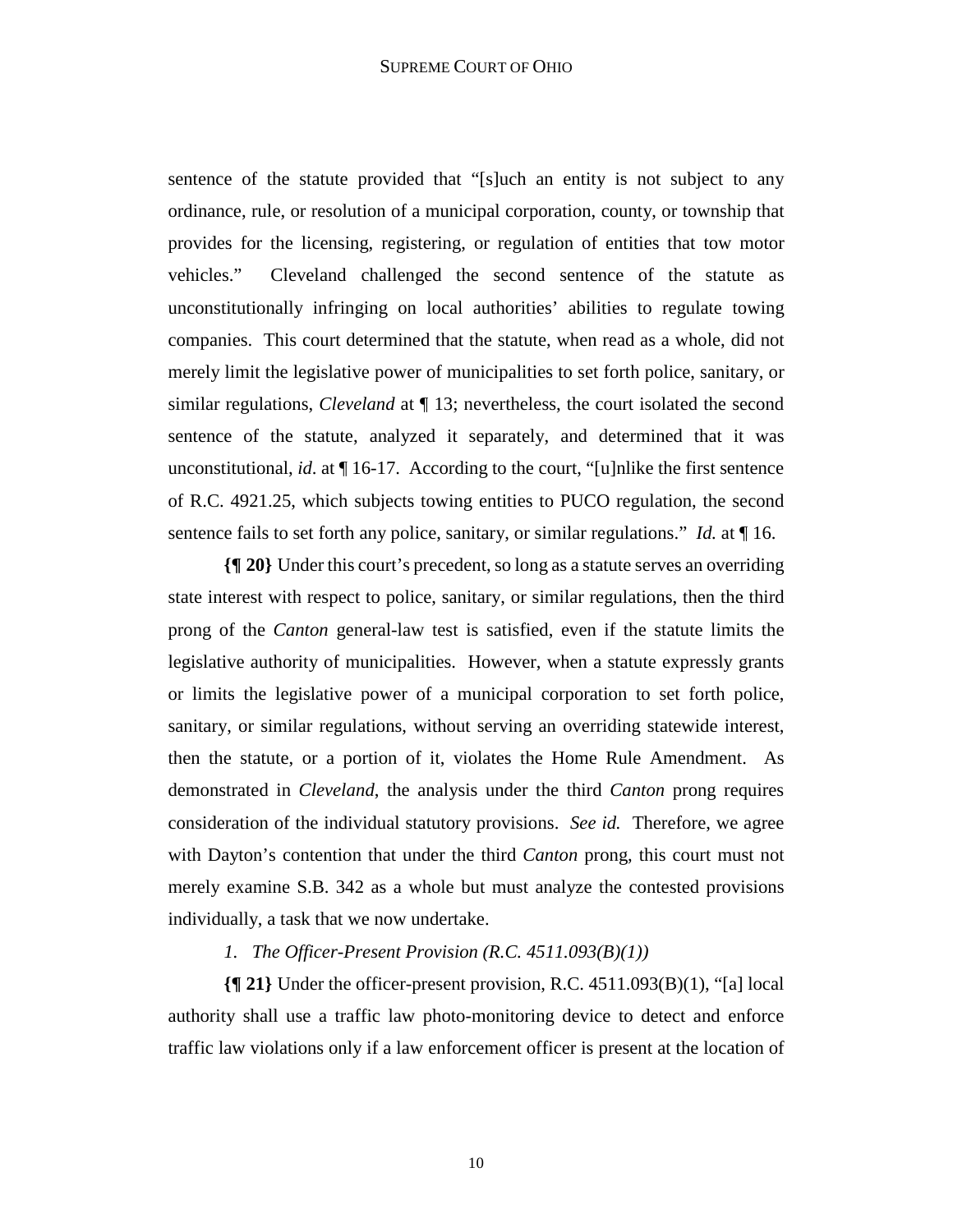the device at all times during the operation of the device."  $R.C. 4511.093(B)(1)$ tells municipalities how to use their law-enforcement resources when enforcing their traffic laws, thereby limiting municipalities' legislative power. As to whether R.C. 4511.093(B)(1) serves an overriding statewide interest, the state contends that R.C. 4511.093(B)(1) represents a legislative compromise: it is not an outright ban on traffic cameras, but it establishes cameras as secondary enforcement tools so that the officers do not have to stop every violator.

**{¶ 22}** However, requiring an officer's presence at a traffic camera directly contradicts the purpose of a traffic camera—to conserve police resources. Moreover, R.C.  $4511.093(B)(1)$  does not require that an officer witness the violation, so the traffic camera is still the primary enforcement tool under the statute; it is not a secondary tool as the state contends. Because the officer-present requirement in R.C. 4511.093(B)(1) infringes on municipalities' home-rule authority without serving an overriding state interest, under *Canton,* it is unconstitutional.

#### *2. The Speeding-Leeway Provision (R.C. 4511.0912)*

**{¶ 23}** Under R.C. 4511.0912, a local authority is prohibited from relying on a photo-monitoring device to issue a ticket unless a vehicle exceeds the posted speed limit by 6 m.p.h. or more in a school zone or park or recreation area or, in all other areas, the vehicle exceeds the posted speed limit by 10 m.p.h. or more. R.C. 4511.0912 dictates how municipalities must enforce speed limits within their territories, thus limiting their legislative power. With regard to whether R.C. 4511.0912 serves an overriding state interest, the state contends that the speedingleeway provision accounts for errors in the driver's speedometer or a traffic camera's measuring device, and also creates amnesty for minor speeding infractions. We find the state's arguments unpersuasive. As an initial matter, the state's arguments seemingly contradict its contention that the cameras should be a secondary enforcement tool supplementing police officers. Second, S.B. 342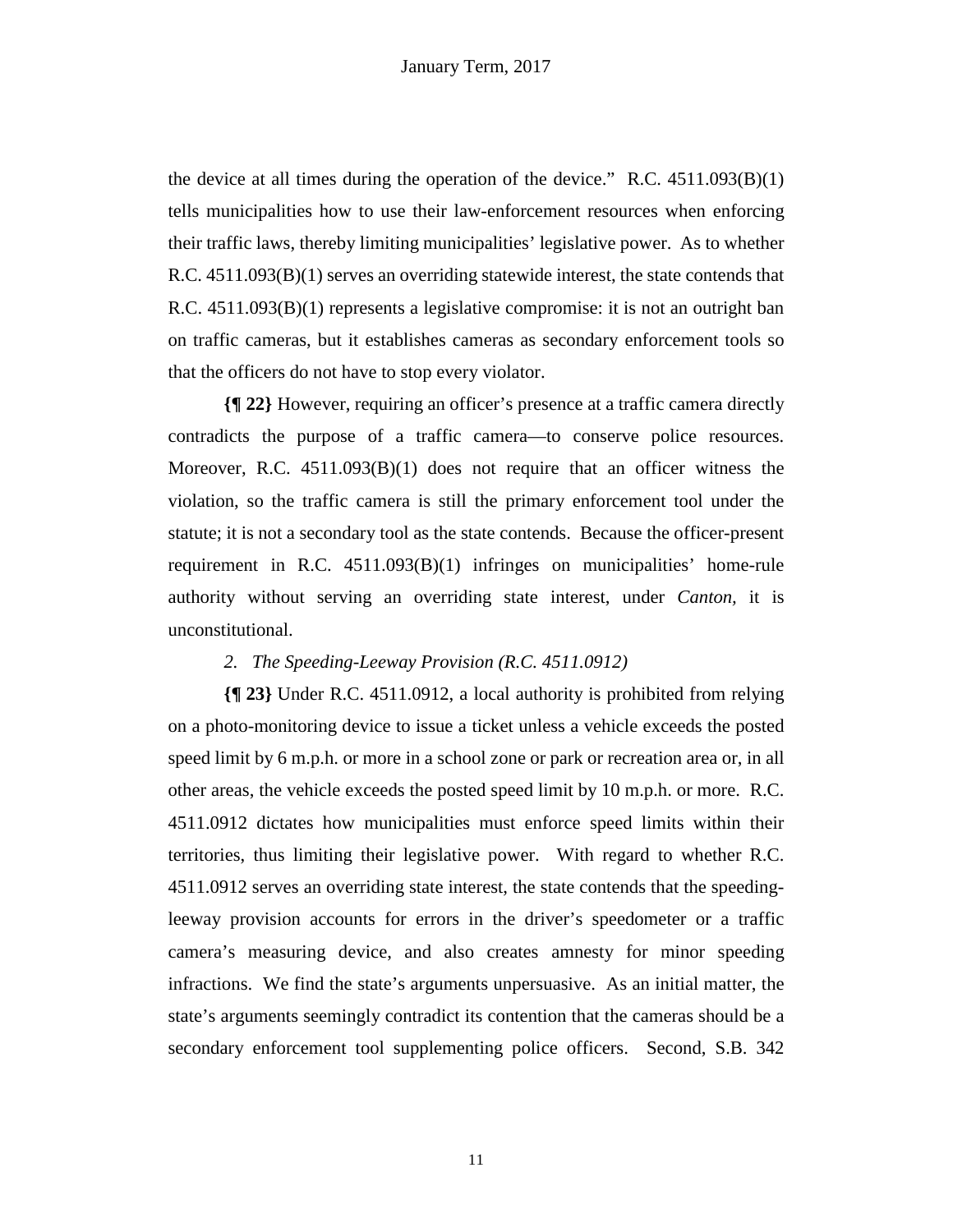provides motorists with an opportunity to challenge violations in which they can contest issues such as speedometer and traffic-camera malfunctions. *See* R.C. 4511.098 and 4511.099. Third, the speeding-leeway provision in R.C. 4511.0912 would operate as a de facto increase in speed limits in the limited areas covered by a traffic camera. Because R.C. 4511.0912 prohibits the exercise of home-rule powers without also serving an overriding state interest, under *Canton,* it is unconstitutional.

#### *3. The Study and Notice Provisions (R.C. 4511.095)*

**{¶ 24}** The last of the contested provisions, R.C. 4511.095, requires local authorities to (1) conduct a safety study prior to placing a photo-monitoring device at a location, (2) conduct a public-information campaign about the use of trafficmonitoring devices, (3) inform the public through a local newspaper prior to installing a photo-monitoring device, and (4) once a device is installed, observe a 30-day warning period before issuing a violation.

**{¶ 25}** R.C. 4511.095 contains no requirement that the placement of the traffic cameras be instructed by or connected in any way to the results of the traffic study. Thus, the statute does not serve the purpose of directing that the devices be placed in spots where authorities have safety concerns. Nor does the statute restrict the number of cameras in a specified area to serve the purpose of avoiding overconcentration.

**{¶ 26}** Moreover, the public-information campaign, 30-day warning period, and requirement to publish in a local newspaper are of limited scope and duration. The public traveling through municipalities includes motorists who are not members of the local community targeted by the public-information campaign and local-publication requirement. Thus, the statute's requirements do not serve the purpose of ensuring that the public traveling in the area has notice.

**{¶ 27}** Because the statute's alleged purpose is not served by the requirements it creates, R.C. 4511.095 does not serve an overriding statewide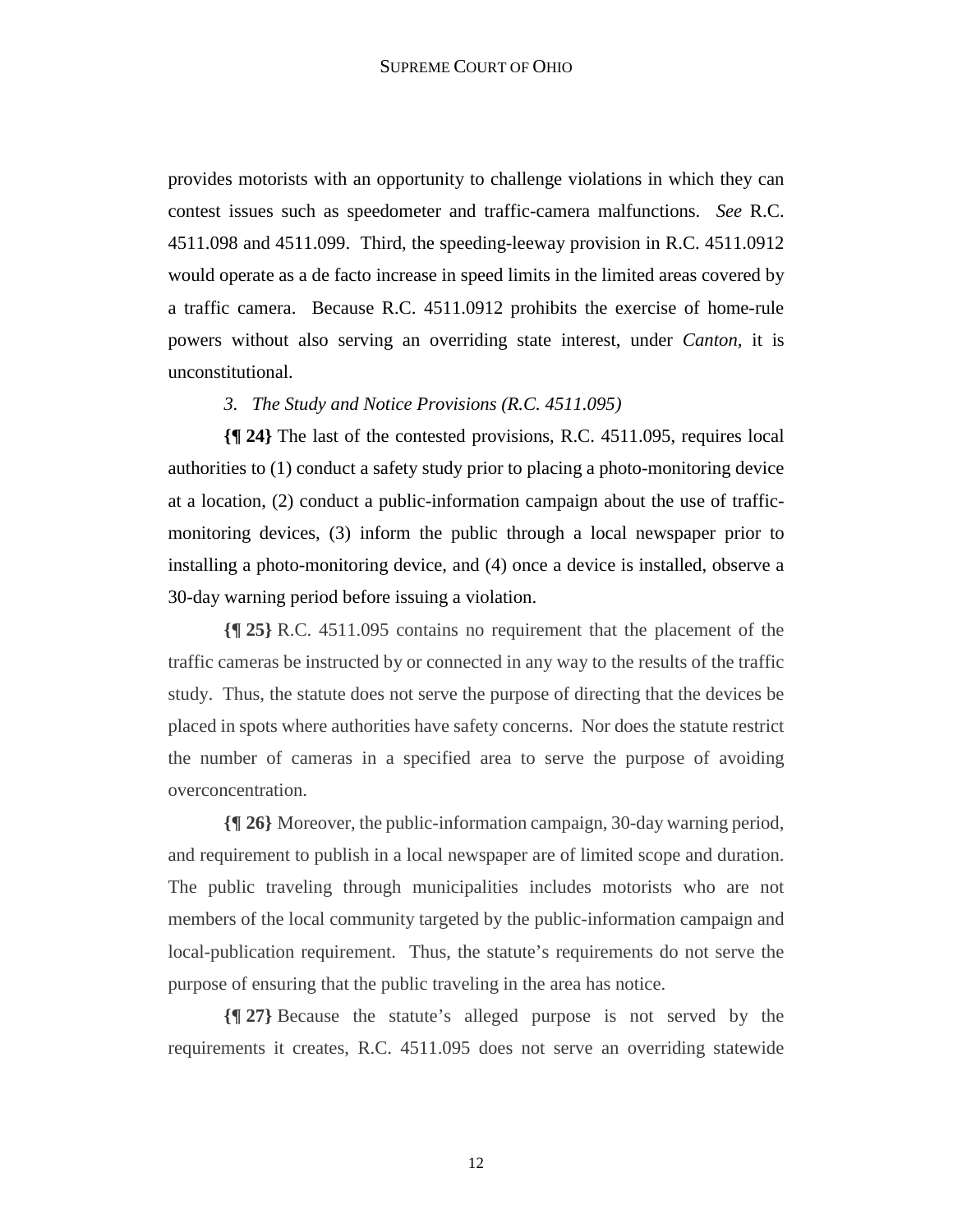interest. As a result, R.C. 4511.095 does not set forth state police, sanitary, or similar regulations but instead merely limits a municipality's legislative power to set forth those regulations. Accordingly, the statute fails the third prong of the *Canton* test and is not a general law.

#### B. The Continued Viability of *Canton*

**{¶ 28}** The dissenting opinion suggests that we should abandon the *Canton*  test and analyze home-rule issues by determining first whether the municipal ordinance in question involves a police power and then whether the exercise of the police power conflicts with the state's exercise of that power in the corresponding statute. Although the dissents set forth a different approach to home-rule issues, now is not the time for us to reformulate our home-rule analysis.

**{¶ 29}** Home-rule disputes require us to reconcile two competing constitutional provisions. First, Article II of the Ohio Constitution vests legislative power in the General Assembly. Second, the Home Rule Amendment, Article XVIII, Section 3 of the Ohio Constitution, grants municipalities the authority to exercise certain powers of local self-government. The *Canton* test is the means by which this court reconciles those two provisions and determines whether a statute is a general law pursuant to Article XVIII, Section 3.

**{¶ 30}** "It is the policy of courts to stand by precedent and not to disturb a point once settled." *Clark v. Snapper Power Equip., Inc.*, 21 Ohio St.3d 58, 60, 488 N.E.2d 138 (1986). While we have noted that the doctrine of stare decisis is less important in the constitutional context than in cases involving the common law or statutory interpretation, *Rocky River v. State Emp. Relations Bd.*, 43 Ohio St.3d 1, 6, 539 N.E.2d 103 (1989), we should be careful to revisit settled precedent only when necessary.

**{¶ 31}** The viability of the *Canton* test is not at issue in this appeal. Neither Dayton nor the state offers any developed argument that the *Canton* test should be modified or overruled. The parties accept the *Canton* test for good reason: we have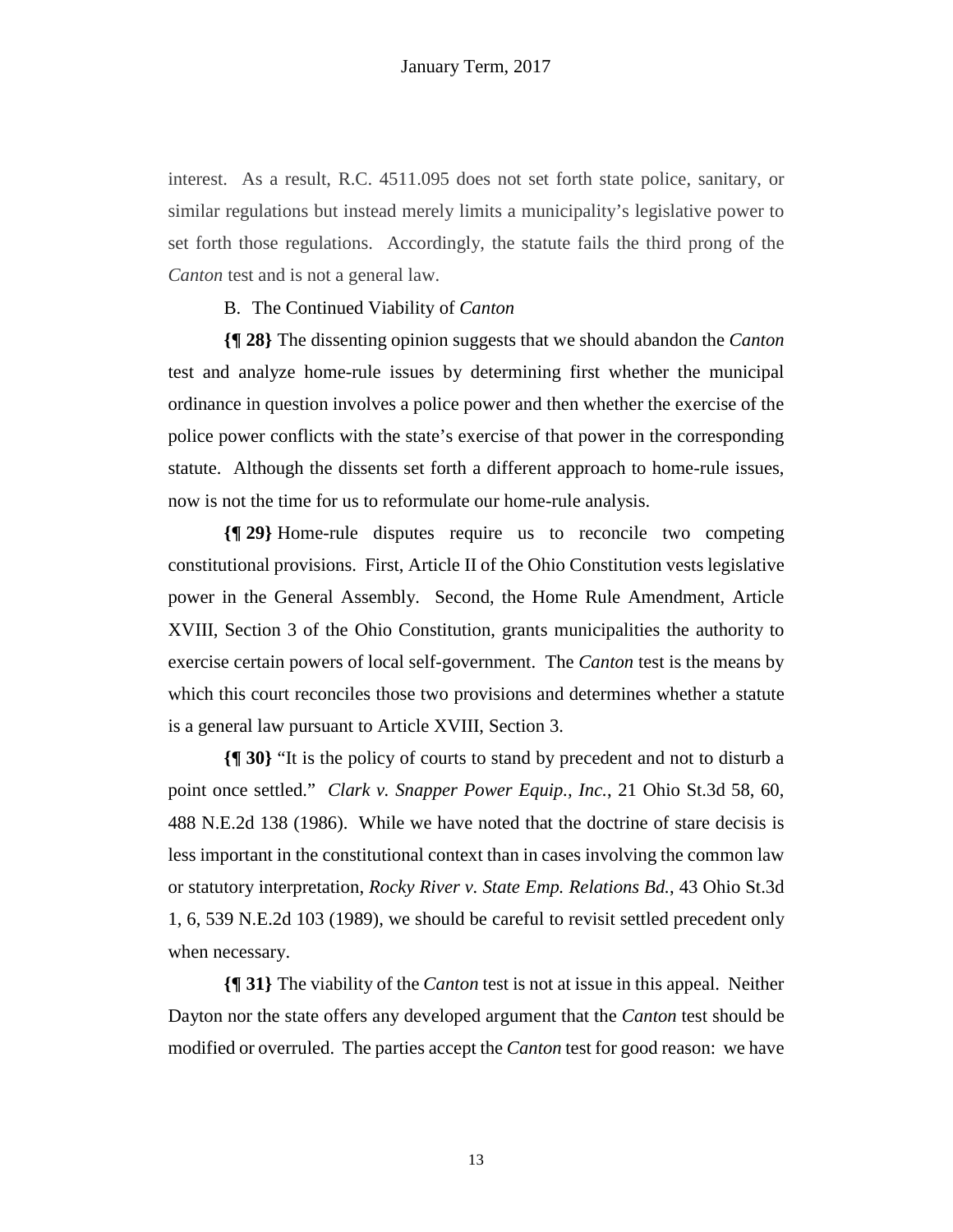applied the test in numerous cases during the nearly 15 years since the decision in *Canton* was announced, and no justice has questioned the viability of the *Canton*  test until now. In fact, four years after the announcement of the test, the only dissenting justice in *Canton* conceded that the test is now the law: "I was not a supporter of the four-part test set forth in *Canton v. State*, 95 Ohio St.3d 149, 2002- Ohio-2005, 766 N.E.2d 963, for determining whether a statute constitutes a general law. *Id*. at ¶ 42 (Pfeifer, J., dissenting). But the *Canton* test is the law and has been relied upon by the majority in this case." *Am. Fin. Servs. Assn. v. Cleveland*, 112 Ohio St.3d 170, 2006-Ohio-6043, 858 N.E.2d 776, ¶ 105 (Pfeifer, J., dissenting). Furthermore, the citizens of Ohio have not exercised their constitutional right to amend the language of the Home Rule Amendment in light of *Canton* and its progeny. This provides additional support to the conclusion that there is no general belief that the *Canton* test should be altered.

**{¶ 32}** Each home-rule case involves unique facts because no two statutes are exactly alike. When analyzing home-rule issues, we apply the *Canton* test to the statute at issue, which results in a conclusion that is unique to that particular statute. The fact that our conclusions in these fact-intensive cases may vary does not mean that we are being inconsistent or that the *Canton* test is unworkable but rather that varying facts applied to varying statutes compel varying outcomes.

**{¶ 33}** Because neither party has raised a well-developed challenge to the *Canton* test and there is no compelling reason to revisit the test at this time, we continue to apply the *Canton* test when analyzing home-rule issues.

#### III. CONCLUSION

**{¶ 34}** We determine that the officer-present provision in R.C. 4511.093(B)(1) fails the general-law test in *Canton*, and we hold that this statute violates Dayton's home-rule authority as provided by Article XVIII, Section 3 of the Ohio Constitution. Therefore, we sever the officer-present provision in R.C. 4511.093(B)(1) and leave intact R.C. 4511.093(B)(2) and (B)(3). *See* R.C. 1.50;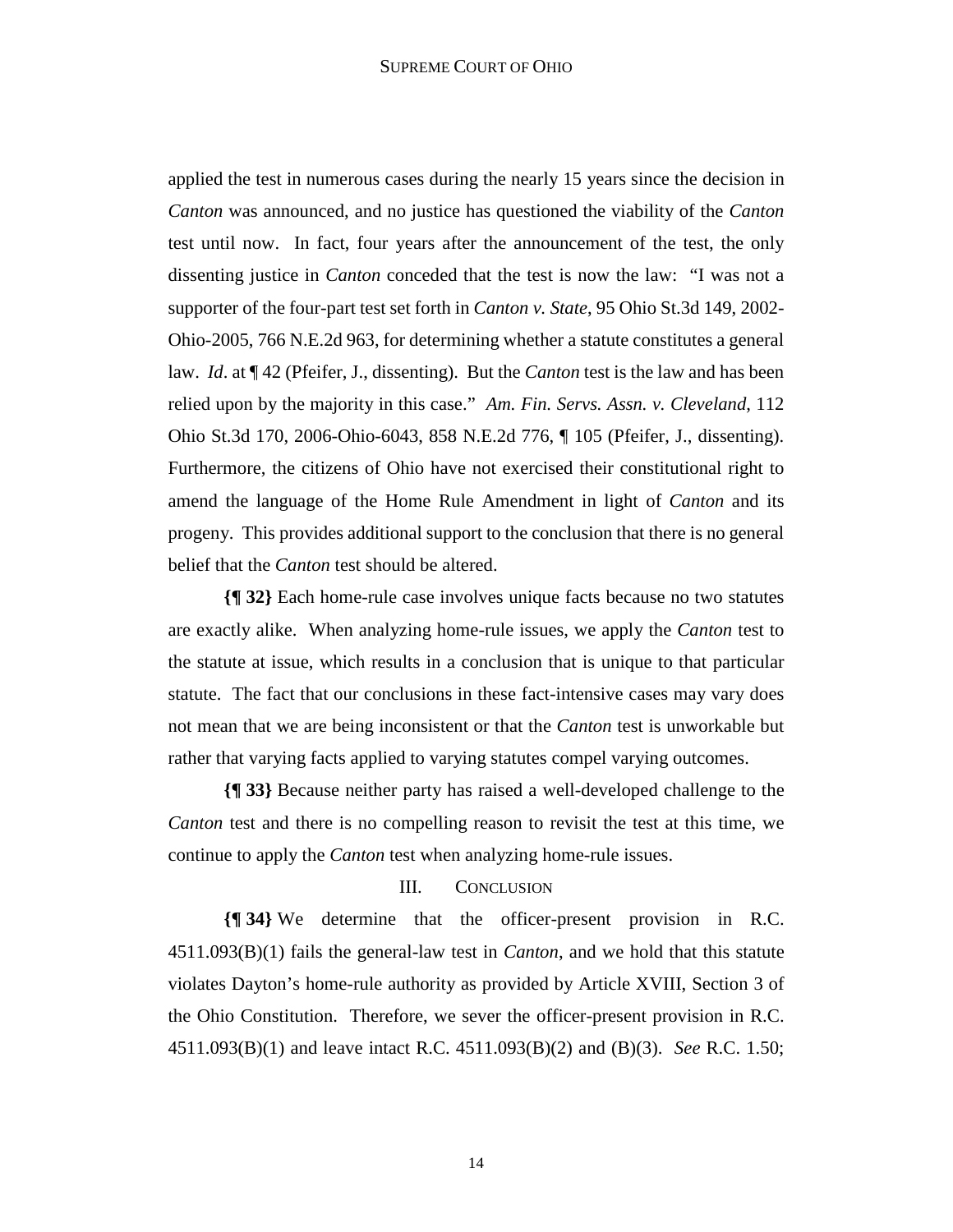*Cleveland*, 138 Ohio St.3d 232, 2014-Ohio-86, 5 N.E.3d 644, at ¶ 19, citing *Geiger v. Geiger*, 117 Ohio St. 451, 466, 160 N.E. 28 (1927). Similarly, we hold that the speeding-leeway provision in R.C. 4511.0912 is unconstitutional, and we strike the entire statute. Finally, we hold that, under *Canton*, the study and notice provisions of R.C. 4511.095 do not constitute a general law and are unconstitutional, and we strike the statute. We do not address in this appeal the many remaining provisions of S.B. 342.

**{¶ 35}** Accordingly, under *Canton* and its progeny, we reverse the judgment of the Second District Court of Appeals as to R.C. 4511.093(B)(1), 4511.0912, and 4511.095, and the permanent injunction imposed by the trial court is reinstated with respect to those three provisions.

Judgment reversed.

O'CONNOR, C.J., and BALDWIN, J., concur.

FRENCH, J., concurs, with an opinion joined by KENNEDY, J.

O'NEILL, J., dissents, with an opinion.

DEWINE, J., dissents, with an opinion joined by O'NEILL, J.

CRAIG R. BALDWIN, J., of the Fifth District Court of Appeals, sitting for O'DONNELL, J.

\_\_\_\_\_\_\_\_\_\_\_\_\_\_\_\_\_

#### **FRENCH, J., concurring.**

**{¶ 36}** I concur in the lead opinion's holding that R.C. 4511.093(B)(1), 4511.095, and 4511.0912 violate the Home Rule Amendment, Article XVIII, Section 3 of the Ohio Constitution. Although I agree with the lead opinion that the three statutes are not general laws and that they are unconstitutional limits on the home-rule authority of appellant, the city of Dayton, I write separately because my analysis differs from the analysis in the lead opinion.

**{¶ 37}** Dayton challenges three provisions of 2014 Am.Sub.S.B. No. 342 ("S.B. 342"), which "establish[ed] conditions for the use by local authorities of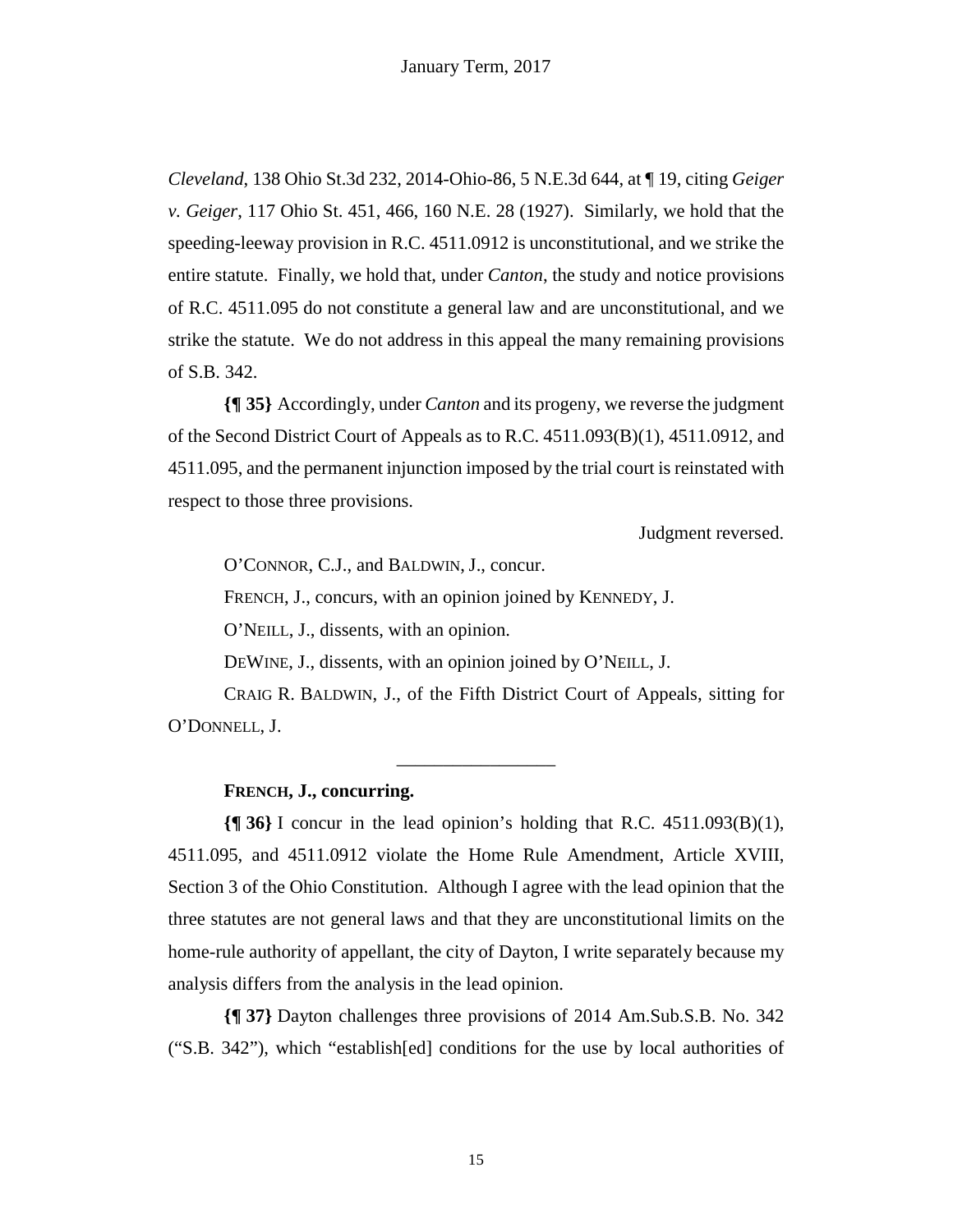traffic law photo-monitoring devices to detect certain traffic law violations," on home-rule grounds. Title, S.B. 342. The contested provisions are R.C. 4511.093(B)(1), which requires a law-enforcement officer's presence at the location of a traffic camera while it is in use; R.C. 4511.095, which requires a municipality to perform a safety study and to wage a public-information campaign before using traffic cameras; and R.C. 4511.0912, which prohibits a municipality from issuing a fine for speeding based on a traffic camera unless the driver's speed exceeds the posted speed limit by a certain number of miles per hour.

**{¶ 38}** Ohio municipalities derive their powers of self-government from Article XVIII, Section 3 of the Ohio Constitution: "Municipalities shall have authority to exercise all powers of local self-government and to adopt and enforce within their limits such local police, sanitary and other similar regulations, as are not in conflict with general laws." We are concerned here solely with whether the contested provisions of S.B. 342 are general laws. If they qualify as general laws, then they take precedence over any conflicting municipal ordinance, *Canton v. State*, 95 Ohio St.3d 149, 2002-Ohio-2005, 766 N.E.2d 963, ¶ 9, citing *Ohio Assn. of Private Detective Agencies, Inc. v. N. Olmsted*, 65 Ohio St.3d 242, 244-245, 602 N.E.2d 1147 (1992), including Dayton's traffic-camera ordinance.

**{¶ 39}** To qualify as a general law,

a statute must (1) be part of a statewide and comprehensive legislative enactment, (2) apply to all parts of the state alike and operate uniformly throughout the state, (3) set forth police, sanitary, or similar regulations, rather than purport only to grant or limit legislative power of a municipal corporation to set forth police, sanitary, or similar regulations, and (4) prescribe a rule of conduct upon citizens generally.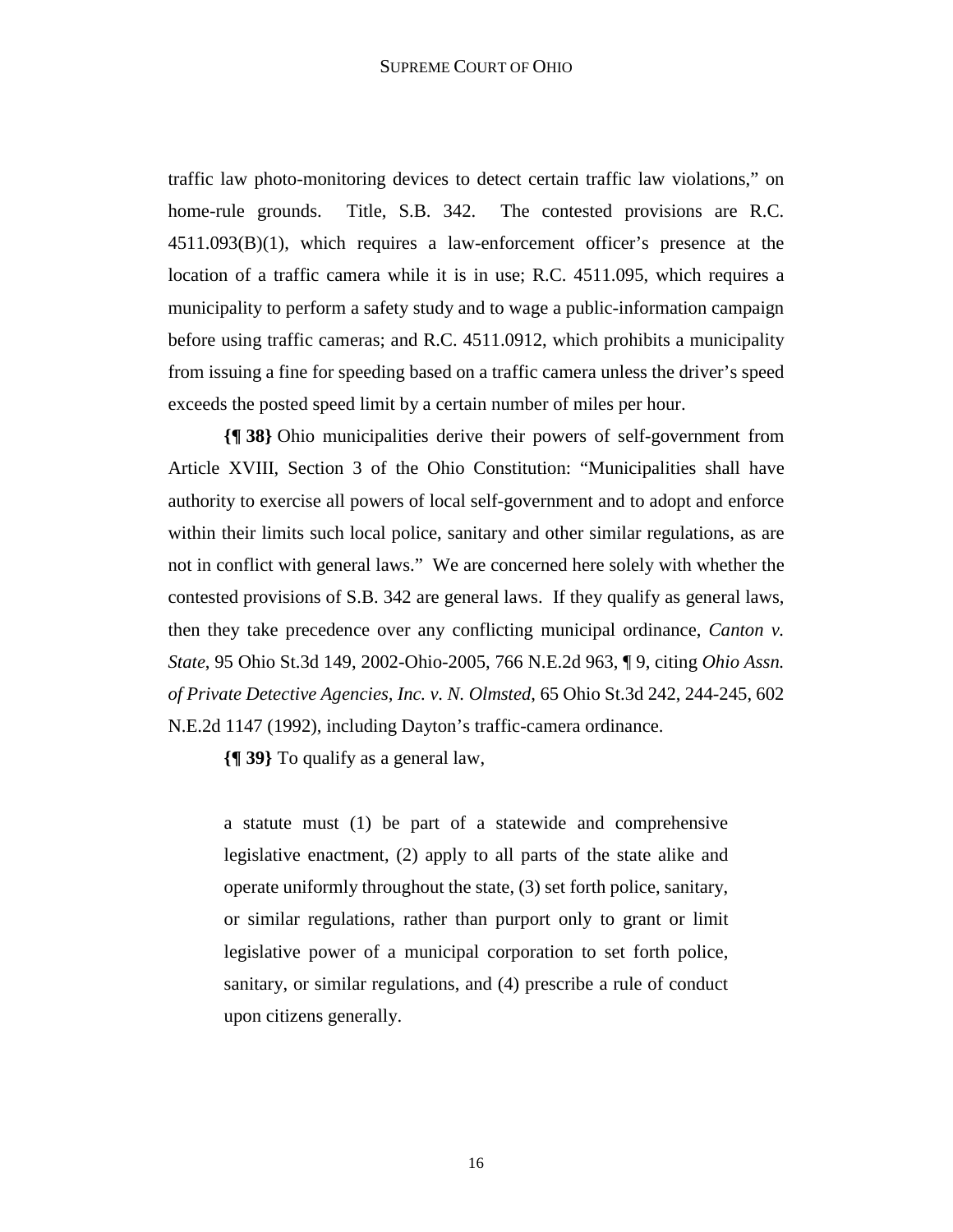*Id.* at  $\P$  21. If a statute does not satisfy the *Canton* test, it is not a general law, and the statute is "an unconstitutional attempt to limit the legislative home-rule powers" of municipalities. *Id.* at ¶ 10.

**{¶ 40}** Dayton argues that the contested provisions of S.B. 342 fail the third and fourth prongs of the *Canton* test. This court has analyzed the third prong of the *Canton* test by considering whether a statute that limits municipal authority also serves an overriding statewide interest, *Canton* at ¶ 32, citing *Clermont Environmental Reclamation Co. v. Wiederhold*, 2 Ohio St.3d 44, 48, 442 N.E.2d 1278 (1982), and the lead opinion focuses exclusively on the third prong in this case. The dissent expresses concern that that analysis steers courts perilously close to legislative policy decisions, which are beyond the judiciary's purview. In my view, however, we can avoid considering whether the contested provisions of S.B. 342 serve an overriding state interest because those provisions do not prescribe a rule of conduct on citizens generally, as the fourth prong of the *Canton* test requires.

**{¶ 41}** Under the fourth prong of the *Canton* test, a statute must "prescribe a rule of conduct upon citizens generally" to qualify as a general law. *Id.* at ¶ 21. The statute at issue in *Canton*—forbidding political subdivisions from prohibiting or restricting the location of permanently sited manufactured homes in any zone or district in which a single-family home was permitted—did not satisfy that requirement because it "applie[d] to municipal legislative bodies, not to citizens generally." *Id.* at ¶ 2, 36. In contrast, a statute that established speed limits and stated, " 'No person shall operate a motor vehicle \* \* \* at a speed greater or less than is reasonable or proper,' " prescribed a rule of conduct upon citizens and satisfied the fourth prong of the *Canton* test. *Mendenhall v. Akron*, 117 Ohio St.3d 33, 2008-Ohio-270, 881 N.E.2d 255, ¶ 25, quoting R.C. 4511.21.

**{¶ 42}** In *Linndale v. State*, 85 Ohio St.3d 52, 706 N.E.2d 1227 (1999), this court considered a home-rule challenge to former R.C. 4549.17, which prohibited local law-enforcement officers from issuing speeding and excess-weight citations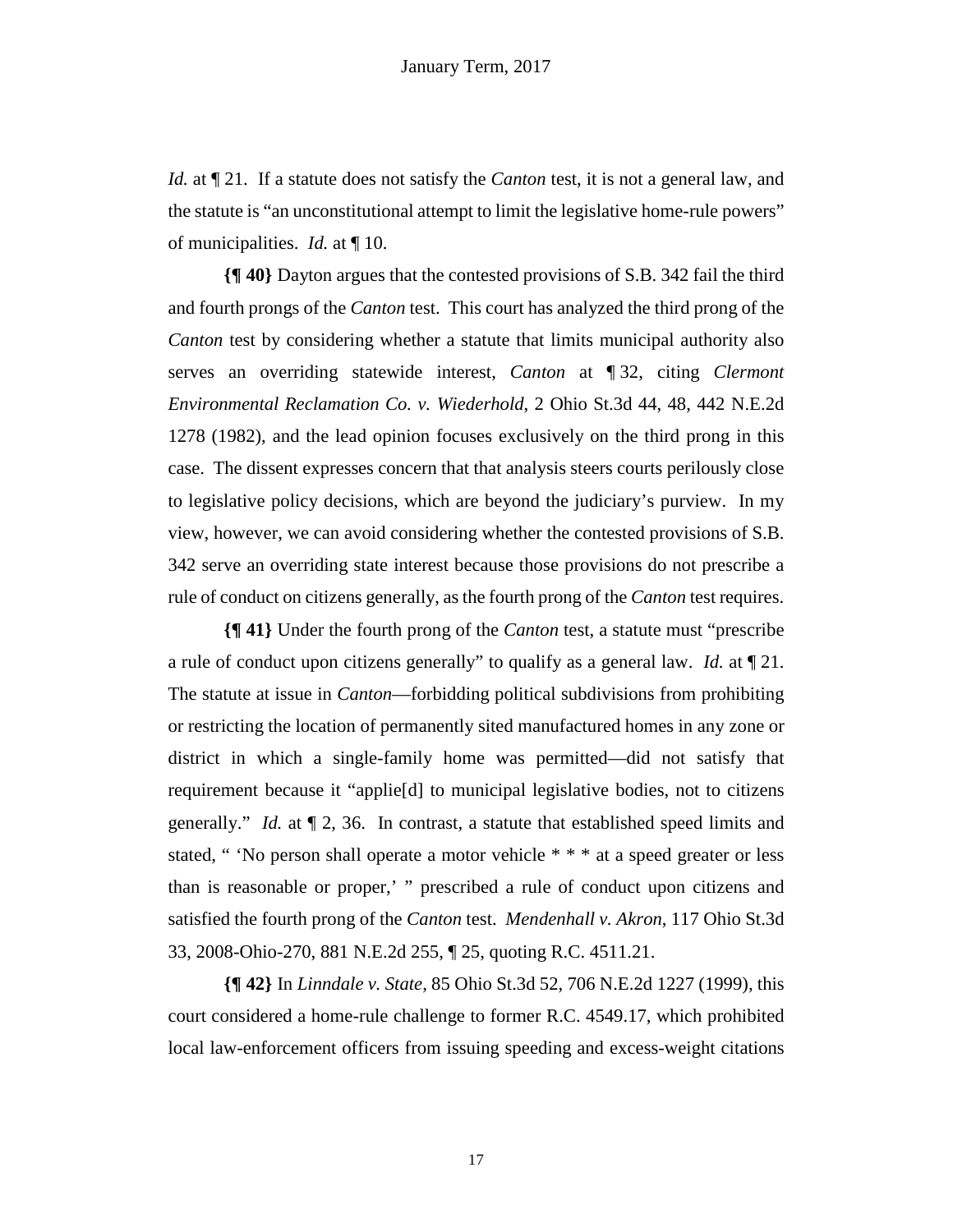on interstate freeways when (1) less than 880 yards of the freeway were within the locality's jurisdiction, (2) local officers had to travel outside their jurisdiction to enter onto the freeway, and (3) local officers entered the freeway with the primary purpose of issuing the citations. *Linndale* predates *Canton*, but the court nevertheless addressed factors that it would later incorporate into the *Canton*  general-law test. *Linndale* at 55. The court held that R.C. 4549.17 was not a general law but was simply a limit on the legislative powers of municipalities to adopt and enforce police regulations. *Id.* As relevant here, the court stated that the statute did "not prescribe a rule of conduct upon citizens generally." *Id.*

**{¶ 43}** We reached a similar conclusion in *Youngstown v. Evans*, 121 Ohio St. 342, 168 N.E. 844 (1929). The statute at issue there limited municipalities' authority to set punishments for misdemeanor violations of a municipal ordinance. This court stated that the statute was "not a general law in the sense of prescribing a rule of conduct upon citizens generally. It is a limitation upon law making by municipal legislative bodies." *Id.* at 345.

**{¶ 44}** Unlike the speed-limit statute in *Mendenhall*, the contested provisions here do not dictate a rule of conduct applicable to citizens of the state. Indeed, nothing in S.B. 342 directs citizens' conduct with respect to the operation of a motor vehicle. Driving in excess of the speed limit and running a red light are violations of the law, whether or not a traffic camera exists to record the violation and whether or not a law-enforcement officer has authority to issue a citation. The contested provisions are phrased in terms of what a local authority shall or shall not do. They apply not to citizens but to municipalities. Like the statute in *Linndale*, the contested provisions of S.B. 342 merely limit municipal authority to enforce other substantive laws.

**{¶ 45}** Viewing the contested provisions in relation to the rest of S.B. 342 does not lead to a different conclusion. As stated in its title, the purpose of S.B. 342 is "to establish conditions for the use by local authorities of traffic law photo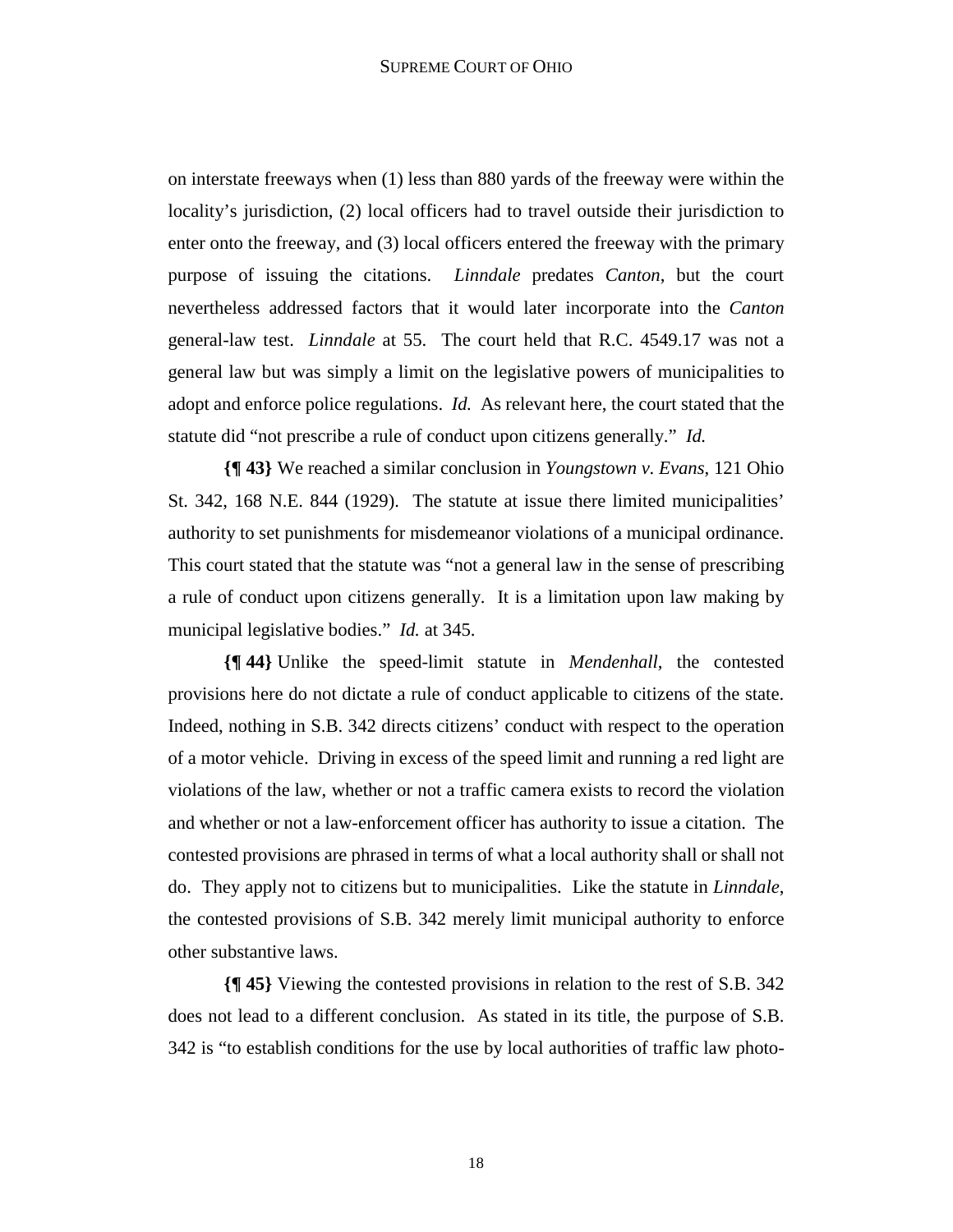monitoring devices," and the bulk of the act does exactly that, by establishing limitations on municipalities' exercise of their police authority to enforce traffic laws. The fact that the act establishes steps a driver could take to contest an alleged violation, prohibits insurers from considering violations that result from traffic cameras, and requires traffic-camera manufacturers to provide a certificate of proper operation for their products does not demonstrate that the contested provisions, or the act in general, prescribes a rule of conduct upon citizens generally. Nor does the fact that other provisions in R.C. Chapter 4511, unrelated to traffic cameras and not part of S.B. 342, describe substantive traffic offenses satisfy the fourth prong of the *Canton* test. *See Linndale*, 85 Ohio St.3d 52, 706 N.E.2d 1227 (not considering other provisions of R.C. Chapter 4549, which established substantive offenses, when concluding that R.C. 4549.17 did not prescribe a rule of conduct upon citizens generally).

**{¶ 46}** For these reasons, I conclude that the contested provisions of S.B. 342 do not satisfy the fourth prong of the *Canton* test, are not general laws, and are therefore an unconstitutional restriction on Dayton's home-rule authority. Accordingly, I concur in the lead opinion's holding that R.C.  $4511.093(B)(1)$ , 4511.095, and 4511.0912 are unconstitutional, albeit on different grounds.

\_\_\_\_\_\_\_\_\_\_\_\_\_\_\_\_\_

KENNEDY, J., concurs in the foregoing opinion.

#### **O'NEILL, J., dissenting.**

**{¶ 47}** I join Justice DeWine's well-reasoned dissenting opinion. I write separately to add some clarifying thoughts on interpreting the Home Rule Amendment, Article XVIII, Section 3, Ohio Constitution. I reiterate Justice DeWine's view that the test created in *Canton v. State*, 95 Ohio St.3d 149, 2002- Ohio-2005, 766 N.E.2d 963, has become unworkable and that home-rule cases should be resolved by applying the text of the Constitution. This is particularly true in the context of municipal laws that conflict with state laws regulating police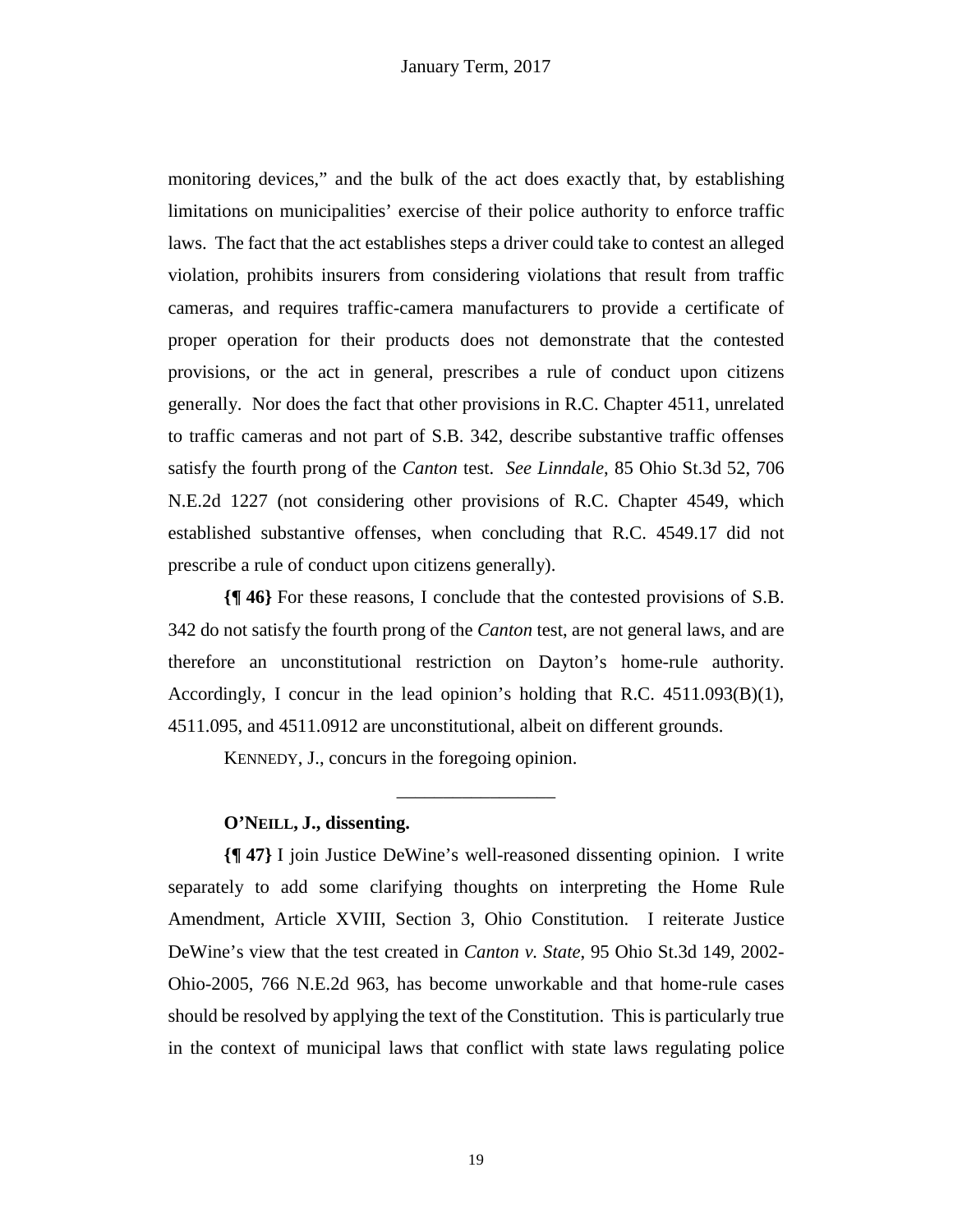#### SUPREME COURT OF OHIO

power. The text of the amendment provides, "Municipalities shall have authority to exercise all powers of local self-government and to adopt and enforce within their limits such local police, sanitary and other similar regulations, as are not in conflict with general laws." Article XVIII, Section 3, Ohio Constitution. Thus the text of the Home Rule Amendment clearly states that if a municipal law that exercises police power is in conflict with a general law exercising police power, the municipal law must yield. In this case, the state and the city both seek to exercise police power. The state statutes apply throughout the state; they are general laws exercising police power. There is no ambiguity in the state statutes, and there is no need to conjure an overriding state interest. When the text is clear, as it is here, it should be applied by this court. *Sears v. Weimer*, 143 Ohio St. 312, 55 N.E.2d 413 (1944), paragraph five of the syllabus.

**{¶ 48}** A uniform system of traffic laws promotes public safety, certainty, and public confidence. R.C. 4511.06 requires the uniform application of traffic laws and prohibits local authorities from enacting or enforcing any rule in conflict with the state's uniform traffic laws. As Justice DeWine ably points out, "[I] ocal authorities are bound by the state's manual for a uniform system of traffic-control devices and may use only those devices that conform with state standards. *Winwood v. Dayton*, 37 Ohio St.3d 282, 284, 525 N.E.2d 808 (1988); *Bibler v. Stevenson*, Ohio St.3d , 2016-Ohio-8449, N.E.3d , ¶ 14; R.C. 4511.11(A), (D) through (F)." Dissenting opinion of DeWine, J., at  $\P$  71. For example, even if a city or village believes its stop signs should be blue, stop signs are red because the state requires them to be red. This uniformity is a matter of public safety and public confidence. Our state Constitution and statutes and this court's caselaw specify that home-rule regulations must yield to state law under these circumstances.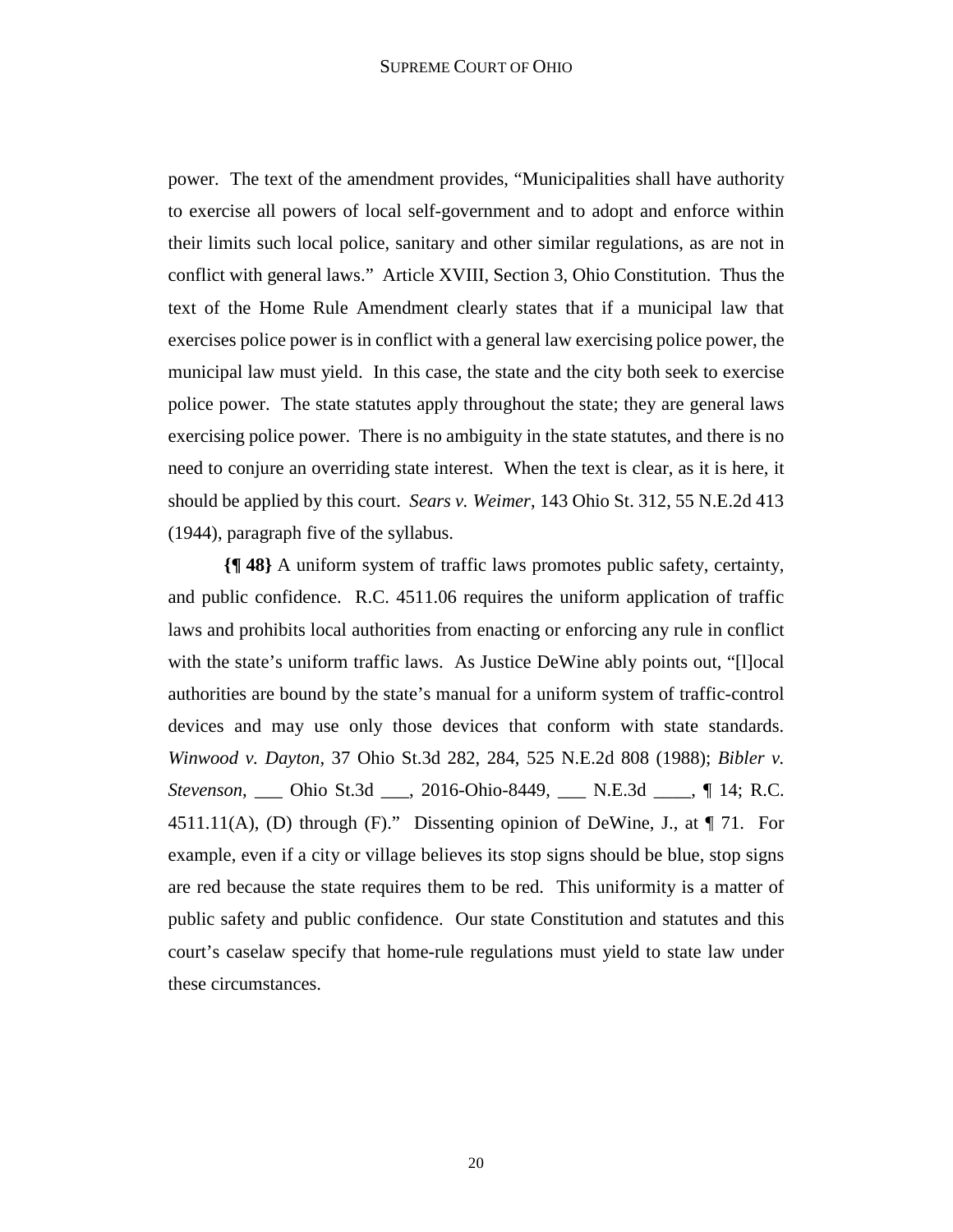**{¶ 49}** Here, metaphorically speaking, the city of Dayton seems to prefer blue stop signs, and it suggests that forcing a city to have red stop signs violates the Ohio Constitution. Surprisingly, the majority opinion agrees. I do not.

**{¶ 50}** Regulating the use of traffic cameras throughout the state is the same as regulating traffic signage and speed limits. I join Justice DeWine's view that the majority opinion in this case usurps the role of the General Assembly as the body that makes policy for the state. The General Assembly has said that stop signs are red and traffic cameras need a police officer to watch them doing their work. I do not agree with what the General Assembly has said here, but the Ohio Constitution requires me to agree with the legislature's right to say this, absurd though it may be.

 $\overline{\phantom{a}}$  , where  $\overline{\phantom{a}}$ 

**{¶ 51}** I dissent.

### **DEWINE, J., dissenting.**

**{¶ 52}** Today's decision has the unfortunate impact of further muddling a body of law that is already hopelessly confused. A fractured majority of this court decides that three statutory provisions relating to traffic cameras violate the Home Rule Amendment, Article XVIII, Section 3 of the Ohio Constitution. The three justices who join the lead opinion find the provisions unconstitutional because they don't believe the provisions are in the overriding interest of the state. Two other justices say the provisions are lacking because they do not set forth a rule of conduct for citizens generally. But as in many cases in this area, the result today seems to have everything to do with the policy preferences of the majority and nothing to do with the language of the Home Rule Amendment.

**{¶ 53}** The Home Rule Amendment reads simply: "Municipalities shall have authority to exercise all powers of local self-government and to adopt and enforce within their limits such local police, sanitary and other similar regulations, as are not in conflict with general laws." Nothing in the amendment makes the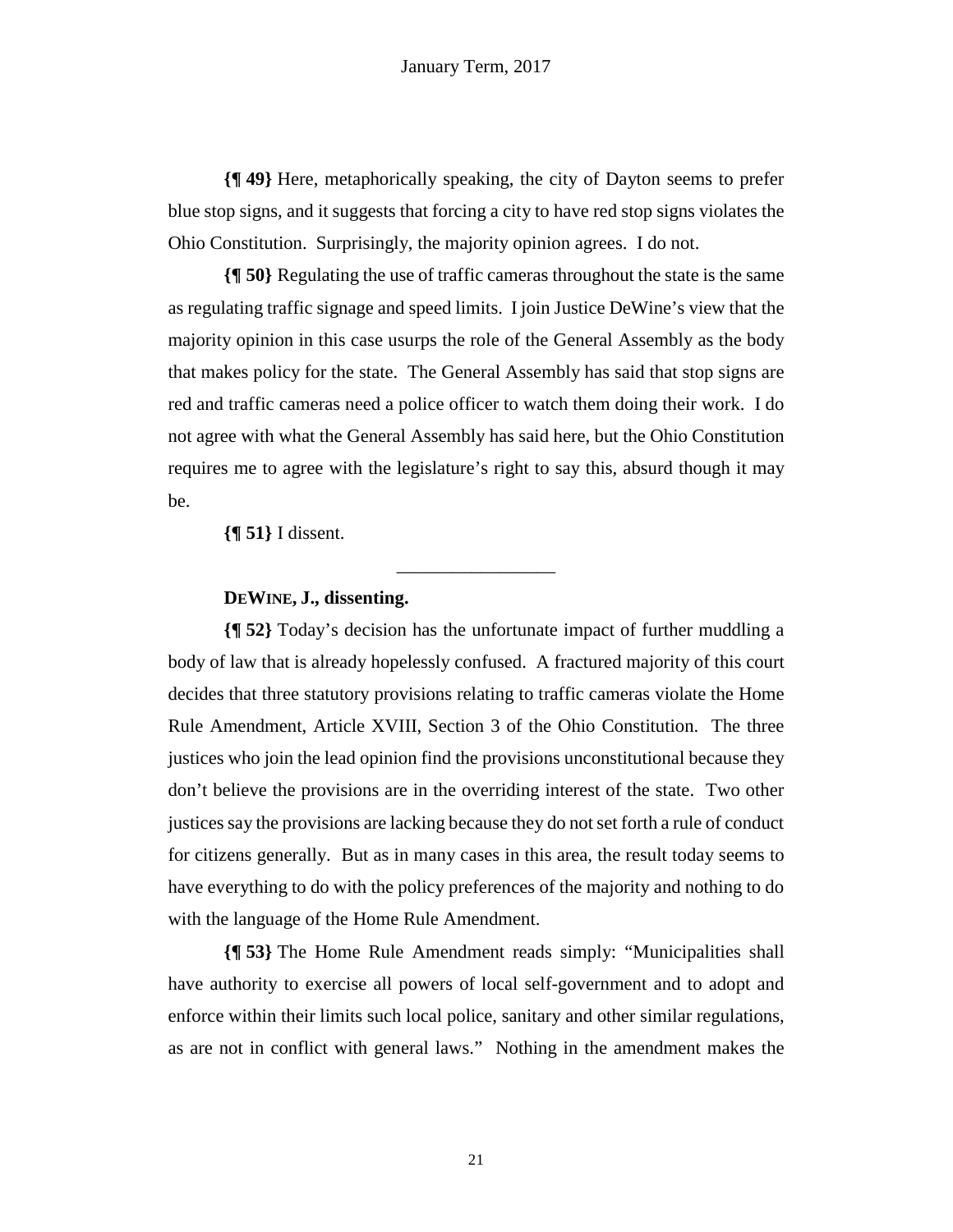constitutionality of a legislative enactment turn upon this court's best guess about what is in the state's interest. Nor does the amendment ask whether a legislative enactment prescribes a rule of conduct for citizens generally. The questions we have to answer are dictated by the language of the amendment: Is the statute a general law? Is the municipal regulation an exercise of police powers? And is there a conflict? Because I determine that all three of the challenged provisions are general laws, and because there is no dispute that the ordinances enacted by appellant, the city of Dayton, are an exercise of police power that conflicts with these general laws, I would uphold the statutes. Accordingly, I dissent from the judgment of the court.

**{¶ 54}** The majority reaches its result not through application of the language of the Home Rule Amendment but by relying upon the judicially created *Canton* test. *Canton v. State*, 95 Ohio St.3d 149, 2002-Ohio-2005, 766 N.E.2d 963. As demonstrated by a decade and a half of inconsistent case law—now including the lead opinion and separate concurrence in this case—the *Canton* test has proved unworkable. It is time we abandon the test and return to the language of the Home Rule Amendment.

#### **I. Our Home Rule Jurisprudence**

**{¶ 55}** Few areas of our law have proved as troublesome as the application of the Home Rule Amendment. Since the adoption of the amendment in 1912, we have considered no fewer than 100 cases in which we have endeavored to decide whether an enactment by the General Assembly overrides a municipal law. The sheer volume of these cases is indicative of—and a consequence of—our failure to articulate and apply clear and consistent standards. The result is that neither cities nor the legislature can say with any particular degree of certainty—on any particular day—who can do what.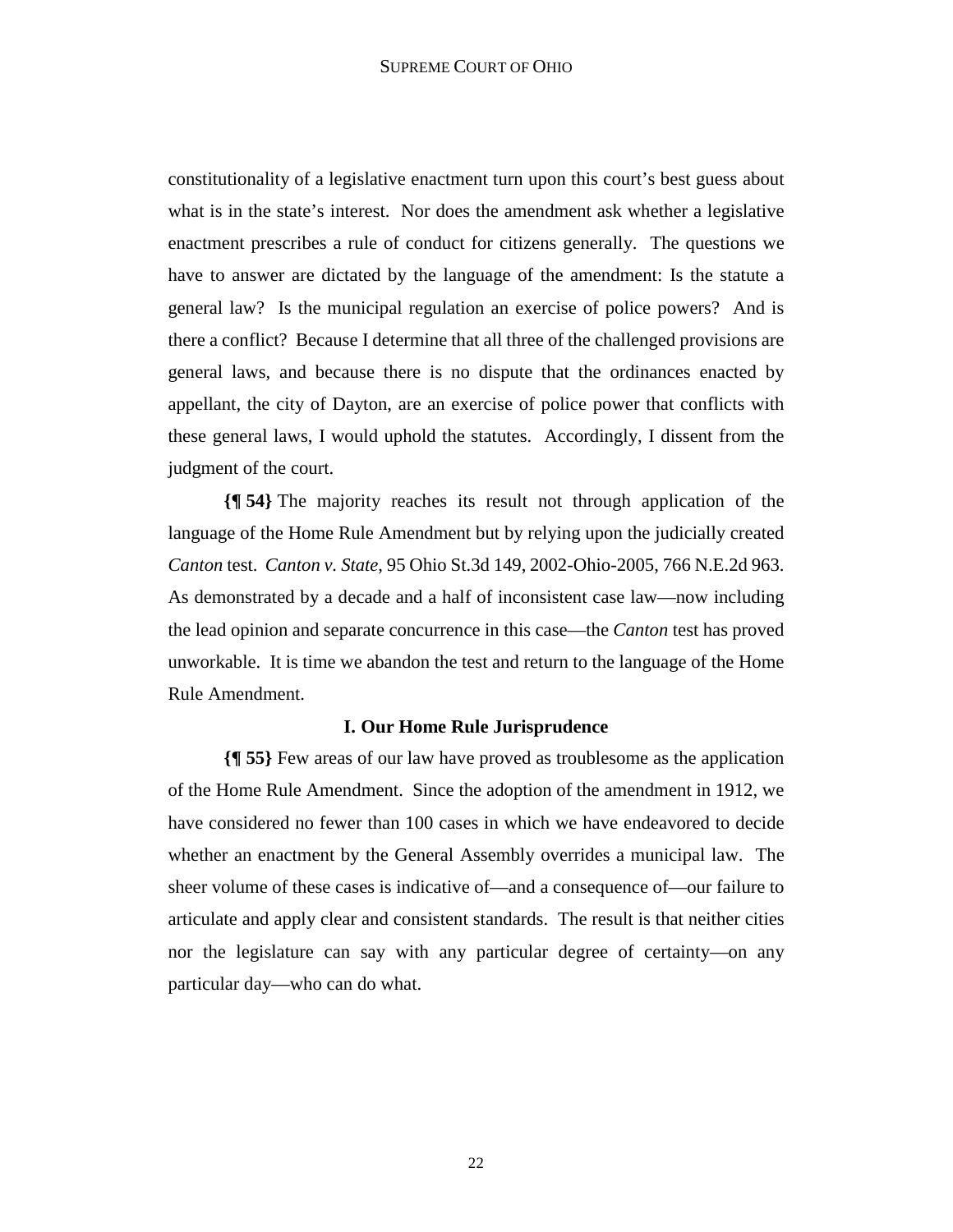**{¶ 56}** The most vexing question has been the one at issue here—what constitutes a general law? To answer this question, this court developed the fourpart test first set forth in *Canton*:

To constitute a general law for purposes of home-rule analysis, a statute must (1) be part of a statewide and comprehensive legislative enactment, (2) apply to all parts of the state alike and operate uniformly throughout the state, (3) set forth police, sanitary, or similar regulations, rather than purport only to grant or limit legislative power of a municipal corporation to set forth police, sanitary, or similar regulations, and (4) prescribe a rule of conduct upon citizens generally.

*Canton* at syllabus.

**{¶ 57}** The *Canton* test was this court's attempt to synthesize nine decades of divergent opinions analyzing the meaning of "general laws." But rather than provide clarity, its application has led to wildly inconsistent results. Thus, this court has held that the legislature may prohibit a city from regulating firearms, *Cleveland v. State,* 128 Ohio St.3d 135, 2010-Ohio-6318, 942 N.E.2d 370, but not from regulating tow trucks, *Cleveland v. State,* 138 Ohio St.3d 232, 2014-Ohio-86, 5 N.E.3d 644. Bans on the municipal regulation of predatory lenders are okay, *Am. Fin. Servs. Assn. v. Cleveland,* 112 Ohio St.3d 170, 2006-Ohio-6043, 858 N.E.2d 776; bans on the municipal regulation of the location of manufactured homes are not, *Canton*, 95 Ohio St.3d 149, 2002-Ohio-2005, 766 N.E.2d 963. And while it has been long understood that the General Assembly may establish statewide speed limits, R.C. 4511.21, and standards for traffic signals in cities, R.C. 4511.11 and 4511.12, we learn today that the General Assembly may not regulate the cameras that cities use to monitor a driver's compliance with speed limits and traffic signals.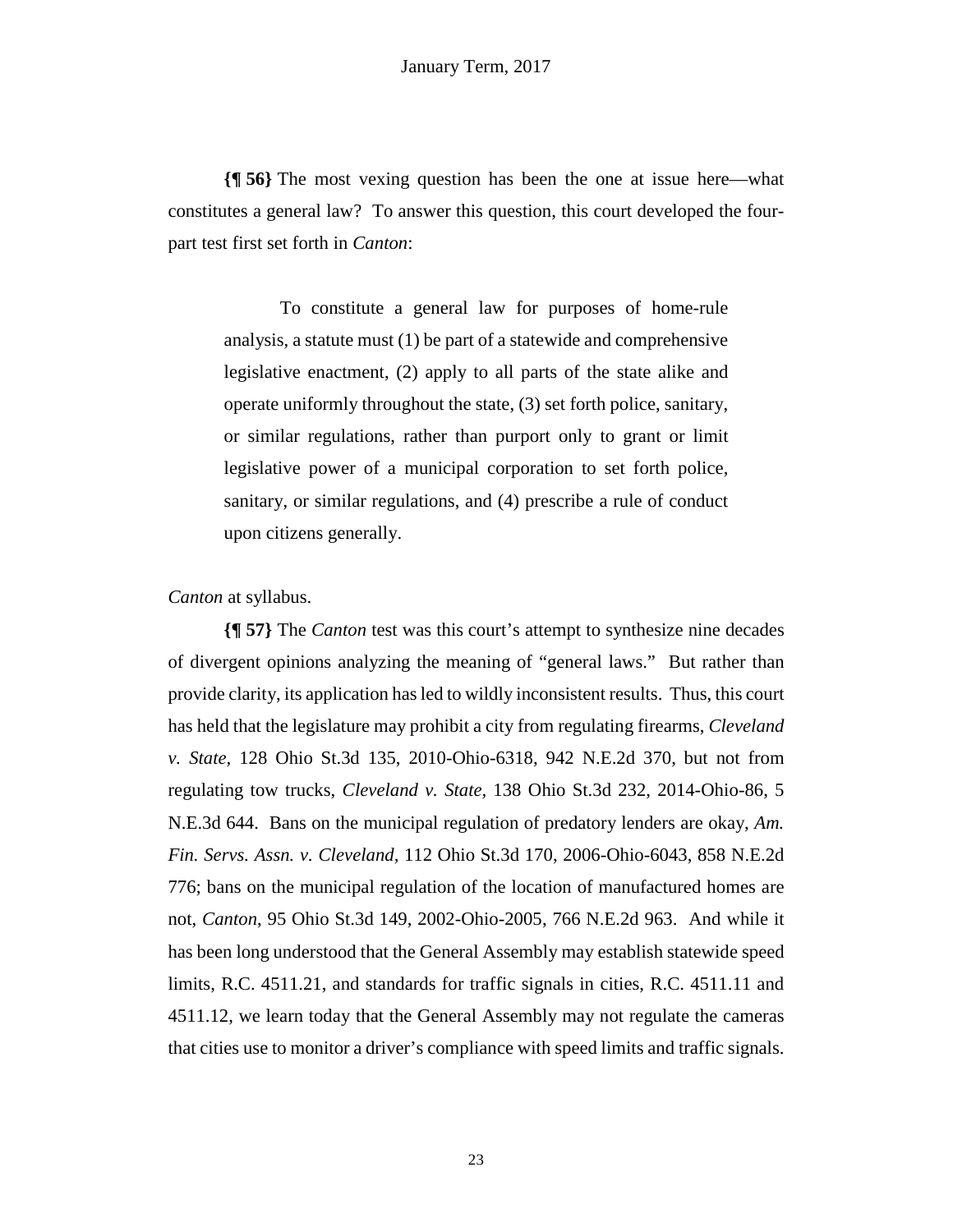**{¶ 58}** Today's lead and concurring opinions only add to the confusion. As I will explain, under our traditional standards, both opinions misapply the *Canton* test in concluding that the three provisions violate the Home Rule Amendment. But in my view, the answer is not to further tinker with the *Canton* test; rather, we should look to the plain and ordinary meaning of "general law" as it was understood at the time of the adoption of the Home Rule Amendment.

#### **II. The Lead Opinion's Application of the** *Canton* **Test**

**{¶ 59}** A plurality of this court determines that the contested statutes from 2014 Am.Sub.S.B. No. 342 ("S.B. 342")—R.C. 4511.093(B)(1) ("the officerpresent provision"), 4511.095 ("the safety-study and publicity provision"), and 4511.0912 ("the speeding-leeway provision")—fail to satisfy the third *Canton*  factor. That is, the plurality finds that the statutes, rather than setting forth police regulations, merely limit municipalities' legislative power to set forth police regulations.

**{¶ 60}** The lead opinion reaches this conclusion by determining that none of the statutes serves an overriding state interest. This overriding-state-interest language appears nowhere in the language of the *Canton* test and nowhere in the language of Article XVIII, Section 3 of the Ohio Constitution. Rather, the overriding-state-interest concept was first expressed in *Clermont Environmental Reclamation Co. v. Wiederhold*, 2 Ohio St.3d 44, 442 N.E.2d 1278 (1982), a case involving a statute that prohibited municipalities from placing conditions on the construction and operation of state-permitted hazardous-waste facilities. This court stated that "a statute which prohibits the exercise by a municipality of its home rule powers without such statute serving an overriding statewide interest would directly contravene the constitutional grant of municipal power." *Id.* at 48. But to determine whether a statute infringes on municipalities' home-rule powers, we explained that the statute should not be looked at in isolation. Instead, it must be read together with other statutory sections as part of an entire statutory scheme.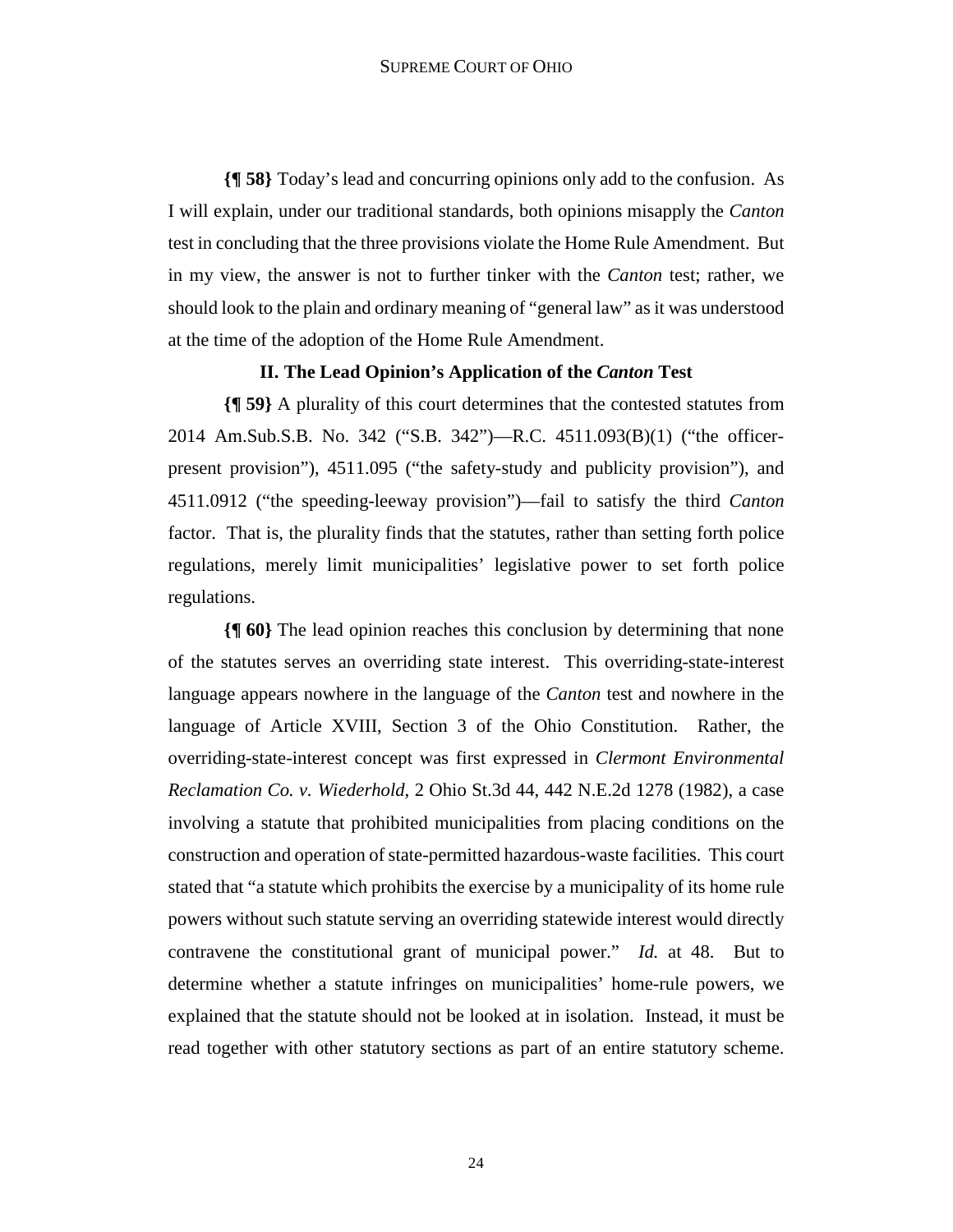Because the statute in question was part of a broader statutory scheme governing the siting and operation of hazardous-waste-disposal facilities, and because that statutory scheme was reasonably calculated to achieve the legislature's goals, we held that it was "a valid general law which supersedes any conflicting municipal ordinance." *Id*. at 49.

**{¶ 61}** *Clermont* thus stands for the proposition that "sections within a chapter will not be considered in isolation when determining whether a general law exists." *Mendenhall v. Akron*, 117 Ohio St.3d 33, 2008-Ohio-270, 881 N.E.2d 255, ¶ 27. But here the lead opinion does just the opposite—it chooses to look at each individual provision in isolation and then to evaluate as a matter of policy whether it finds the provision to be a good idea or not.

**{¶ 62}** After deciding to evaluate the individual provisions in isolation, the plurality turns to the "overriding state interest" test. Here, it is hard to discern that the plurality is doing anything other than applying its own policy judgments as to the wisdom of the legislation.

**{¶ 63}** For example, in determining that there is no overriding state interest behind the officer-present requirement, it opines that requiring an officer's presence "directly contradicts the purpose of a traffic camera—to conserve police resources." Lead opinion at  $\P$  22. To start with, it is difficult to understand why this matters. The analysis should be about the purpose of the legislation, not the purpose of a traffic camera.

**{¶ 64}** Moreover, the "purpose" of a traffic camera is itself a debatable point. As the state explained in its brief, the legislation was a compromise stemming from a longstanding argument between those who believed that some local authorities were using traffic cameras primarily to generate revenue and others who asserted that traffic cameras were employed for valid safety reasons. Compromises are by their nature often imperfect. Here, the legislature presumably sought a way to deal with concerns that traffic cameras were being misused for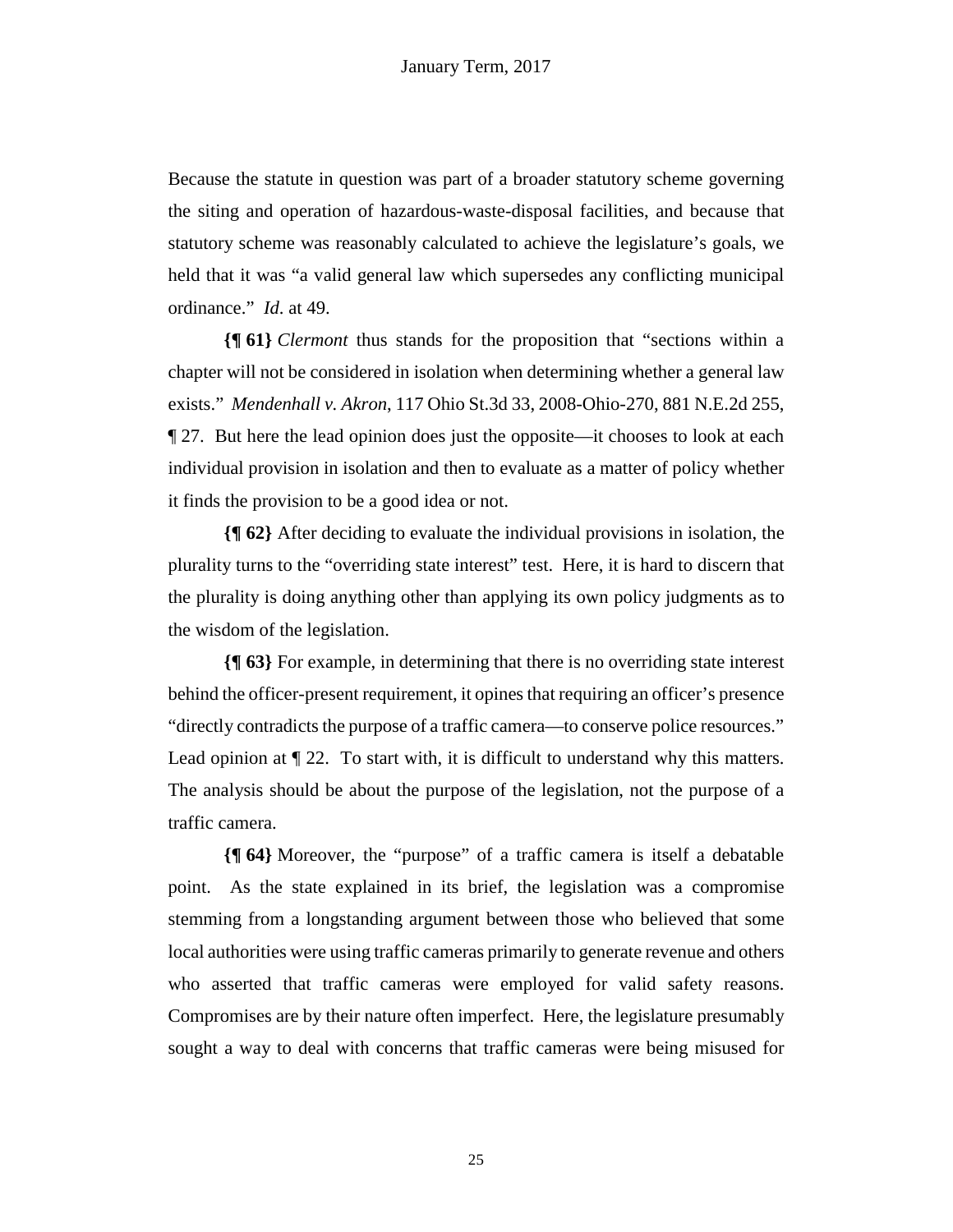#### SUPREME COURT OF OHIO

revenue purposes while at the same time allowing municipalities some opportunity to use the devices. The lead opinion apparently doesn't share the concern about the misuse of traffic cameras. But that should not make the legislative compromise invalid. Indeed, the question left unanswered by the plurality is why it is better suited than the legislature to determine what is in the overriding interest of the state.

**{¶ 65}** The lead opinion finds fault with R.C. 4511.095 by concluding that its safety-study and notice requirements do not meet the lead opinion's own standards of usefulness. As for the safety-study provision, which requires "an accounting of incidents that have occurred in the designated area over the previous three-year period," R.C.  $4511.095(A)(1)$ , the lead opinion complains that because the statute fails to specifically tie study results to implementation of cameras, it "does not serve the purpose of directing that the devices be placed in spots where authorities have safety concerns" or "restrict the number of cameras in a specified area to serve the purpose of avoiding overconcentration." Lead opinion at ¶ 25. The plurality establishes what it thinks the purpose of safety studies *should* be and then declares R.C. 4511.095 wanting. But the fact that the statute does not establish mandatory metrics for the placement of traffic cameras does not mean that the studies cannot be helpful in camera deployment.

**{¶ 66}** Further, the lead opinion ignores other benefits of safety studies, including governmental transparency. As discussed above, a central issue in the public debate over traffic cameras is whether municipalities are using the cameras to improve public safety or simply as a revenue grab. The safety study, which is "available to the public upon request," R.C.  $4511.095(A)(1)$ , can provide information on the motivations behind the placement of traffic cameras and allow for comparisons among jurisdictions using traffic cameras as to what sort of conditions make their use appropriate. An official study, establishing baseline information, can also aid policymakers and the public in deciding whether the addition of traffic cameras produces a significant safety benefit. In short, safety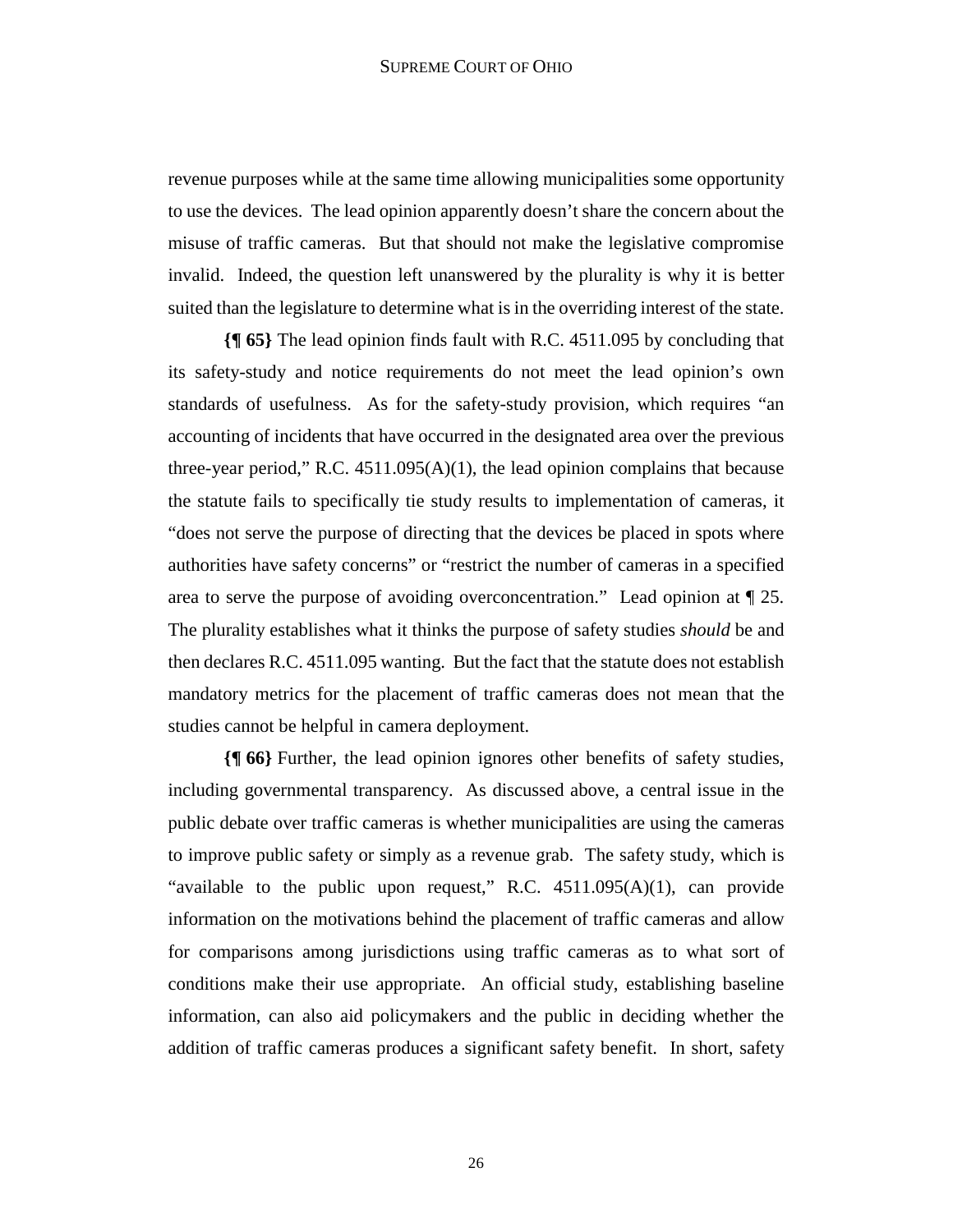studies help satisfy two concerns—whether traffic cameras are being deployed for safety purposes and whether they actually work.

**{¶ 67}** Equally unpersuasive are the lead opinion's objections to the required notice provisions: a public-information campaign about the location of future traffic cameras, R.C. 4511.095(A)(2); an announcement in a local newspaper about the use of cameras, R.C.  $4511.095(A)(3)$ ; and a 30-day waiting period after installation before fines are levied, R.C. 4511.095(A)(4). The majority finds these components imperfect. It reasons that motorists who are from outside the local community will miss out on the public-information campaign and local-publication requirements. (It doesn't address why the 30-day, no-fine warning period is ineffective—every driver from everywhere would benefit from the delay in the enforcement of civil penalties.) The lead opinion concludes that "the statute's requirements do not serve the purpose of ensuring that the public traveling in the area has notice." Lead opinion at ¶ 26. For the lead opinion, because the publicity elements do not reach every possible motorist who might drive in a municipality for a long enough period of time, they are unconstitutional. If the publicity requirements were more onerous, if they made greater demands on municipalities, would they be acceptable to the plurality?

**{¶ 68}** Finally, as to R.C. 4511.0912, the speeding-leeway provision, the lead opinion states:

With regard to whether R.C. 4511.0912 serves an overriding state interest, the state contends that the speeding-leeway provision accounts for errors in the driver's speedometer and errors of a traffic camera's measuring device and also creates amnesty for minor speeding infractions. We find the state's arguments unpersuasive.

Lead opinion at ¶ 23.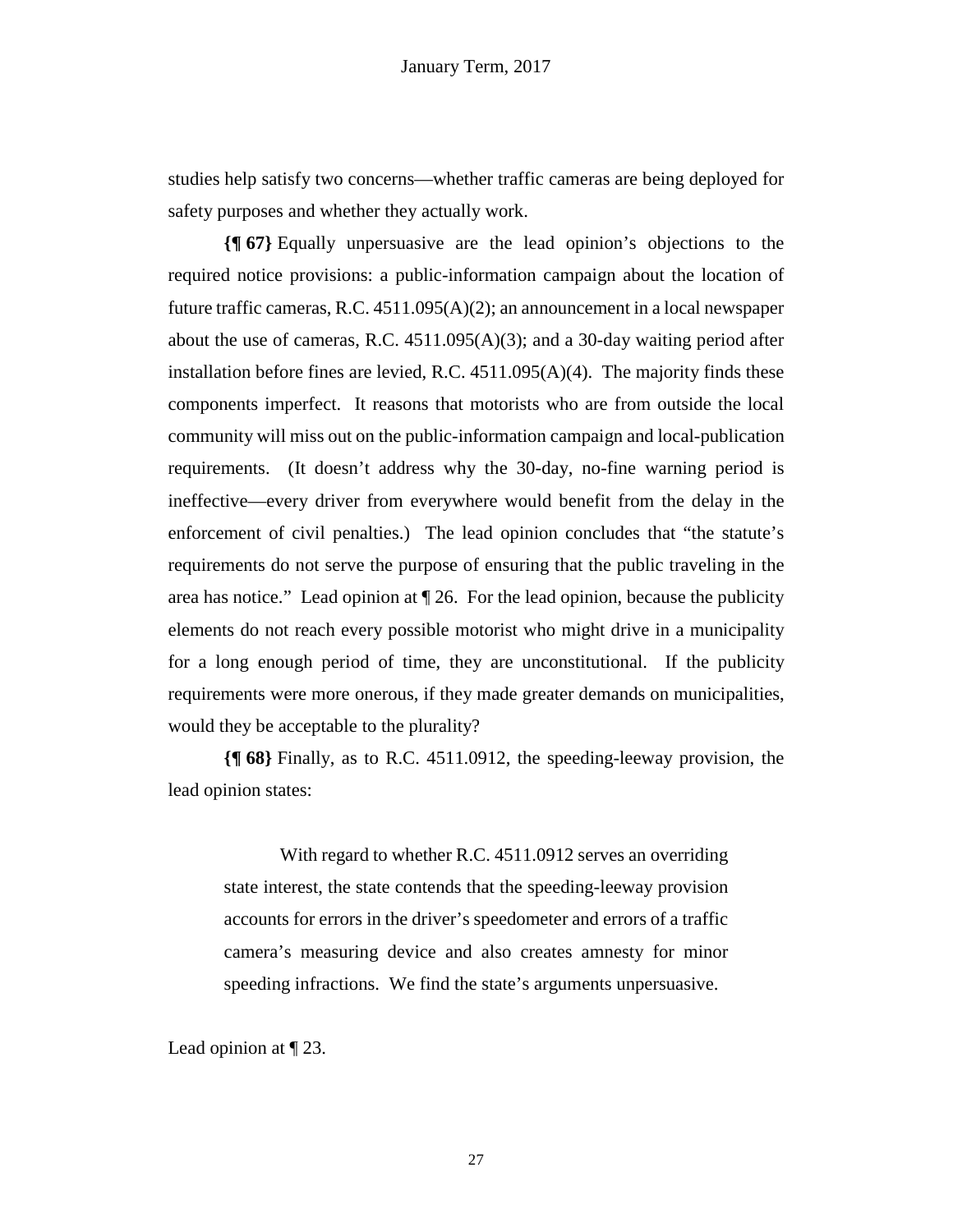#### SUPREME COURT OF OHIO

**{¶ 69}** Fair enough. We can take from this that if the members of the majority finding R.C. 4511.0912 unconstitutional had been elected to the General Assembly rather than to this court, they wouldn't have voted for that legislation. But whether judges think something is or is not in the overriding interest of the state seems far removed from the question of whether something is a general law.

**{¶ 70}** The General Assembly is not required to tell us its reasons for enacting legislation, so to try to divine its motives, or to require perfection in the motives we divine, is imprudent. Under our precedent, this court should not judge the merits of each statutory section in isolation but rather should evaluate whether the provision is part of a legislative scheme that addresses a subject in which there is an overriding state interest. Here, there can be no question about that state interest—the regulation of traffic. The state furthers that interest in S.B. 342 by providing a statewide, uniform framework for the use of traffic cameras.

**{¶ 71}** This court has long recognized that the regulation of traffic is a statewide concern. We have upheld laws that prevented municipalities from interfering with state speed-limit statutes, *Schneiderman v. Sesanstein*, 121 Ohio St. 80, 167 N.E. 158 (1929), and that required municipalities to create a permit process for the operation of oversized vehicles on a municipal streets, *Marich v. Bob Bennett Constr. Co.*, 116 Ohio St.3d 553, 2008-Ohio-92, 880 N.E.2d 906. Other laws regarding traffic have statewide reach. Local authorities are bound by the state's manual for a uniform system of traffic-control devices and may use only those devices that conform with state standards. *Winwood v. Dayton*, 37 Ohio St.3d 282, 284, 525 N.E.2d 808 (1988); *Bibler v. Stevenson*, \_\_\_ Ohio St.3d \_\_\_, 2016- Ohio-8449, \_\_\_ N.E.3d \_\_\_\_, ¶ 14; R.C. 4511.11(A), (D) through (F).

**{¶ 72}** Similarly, this court has upheld legislation requiring markings of a " 'distinctive manner or color' " on police cars. *Dayton v. Adams*, 9 Ohio St.2d 89, 90, 223 N.E.2d 822 (1967), quoting R.C. 4549.13. In doing so, this court specifically noted that " 'uniformity is essential both for traffic safety and for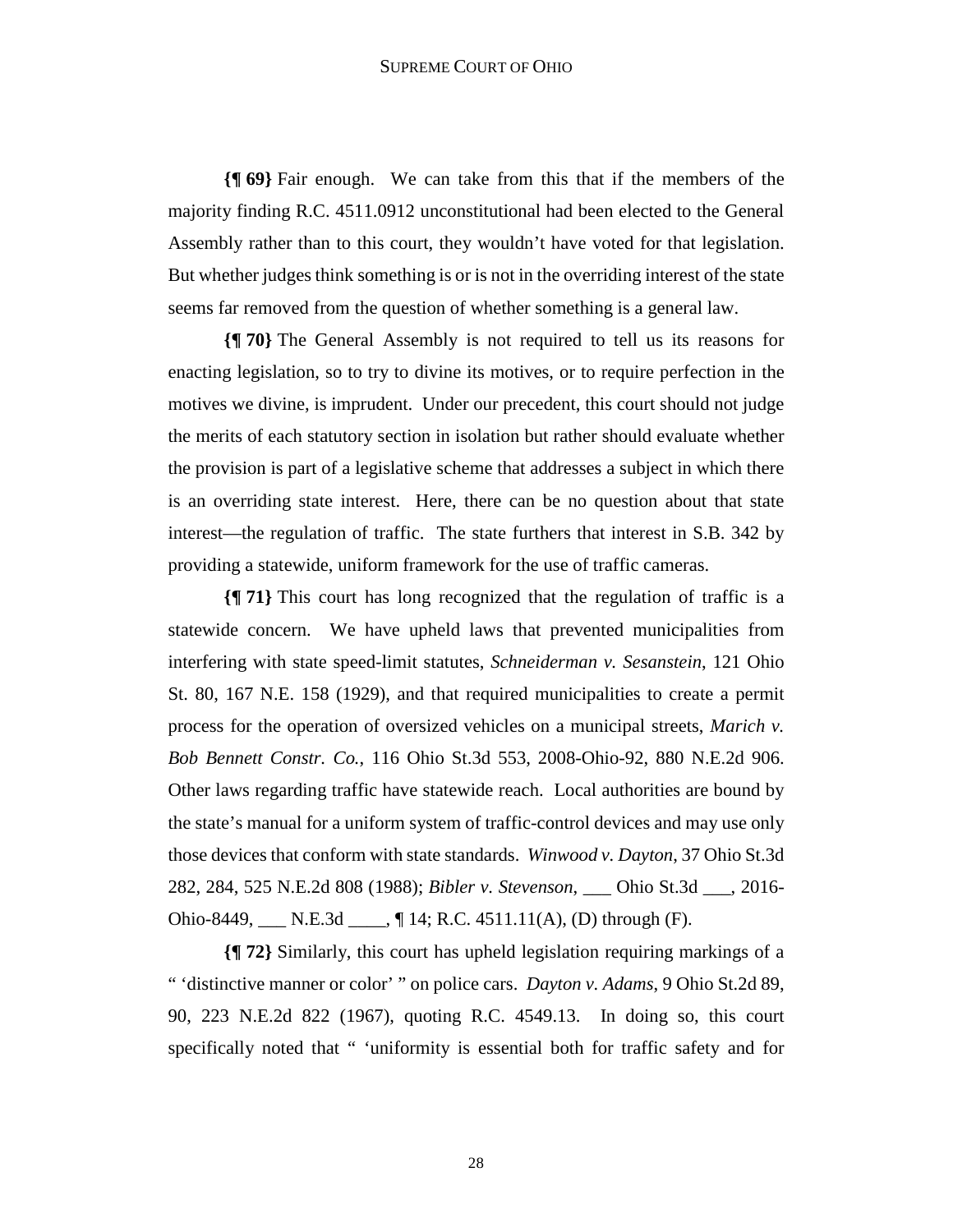efficient traffic regulation.' " *Id*., quoting *Cleveland Hts. v. Woodle*, 176 Ohio St. 113, 116, 198 N.E.2d 68 (1964). Further, the court recognized the legislature's intent to "put a curb upon the speed traps which were often operated by 'peace officers' of the municipalities and townships." *Id.* at 90.

**{¶ 73}** In *Mendenhall*, 117 Ohio St.3d 33, 2008-Ohio-270, 881 N.E.2d 255, this court addressed whether R.C. 4511.21, which governs speed limits, was a general law under the third prong of the *Canton* test. We held that "R.C. 4511.21 has extensive scope and does more than grant or limit state powers. By establishing the rules regulating the speed of motor vehicles within Ohio, it is an integral part of the state's traffic laws." *Id*. at ¶ 24.

**{¶ 74}** R.C. 4511.13(C) and 4511.21(A) prohibit drivers from running red lights and from exceeding speed limits. The officer-present, safety-study, and speeding-leeway provisions at issue here determine how those existing statewide traffic laws will be enforced through the use of photo-enforcement technology. They address the circumstances in which Ohio's drivers are subject to the automated enforcement of those laws. They are directly connected to state laws regulating the public as part of the state's police power.

#### **III. The Concurrence's Reliance on the Fourth** *Canton* **Factor**

**{¶ 75}** In what is perhaps an implicit acknowledgment of the rudderlessness of the lead opinion's analysis, the concurrence turns to the fourth prong of the *Canton* test to justify striking down the legislation. But in doing so, it applies the prong in a manner that is at odds with our post-*Canton* precedent.

**{¶ 76}** The fourth prong asks whether an enactment prescribes a rule of conduct upon citizens generally. The concurrence concludes that the three contested provisions do not because they apply not to citizens but to municipalities. And were not it for our past precedents, this might seem a fair argument.

**{¶ 77}** The problem is that we have insisted that in applying the fourth prong, the entire legislative scheme must be considered. "All sections of a chapter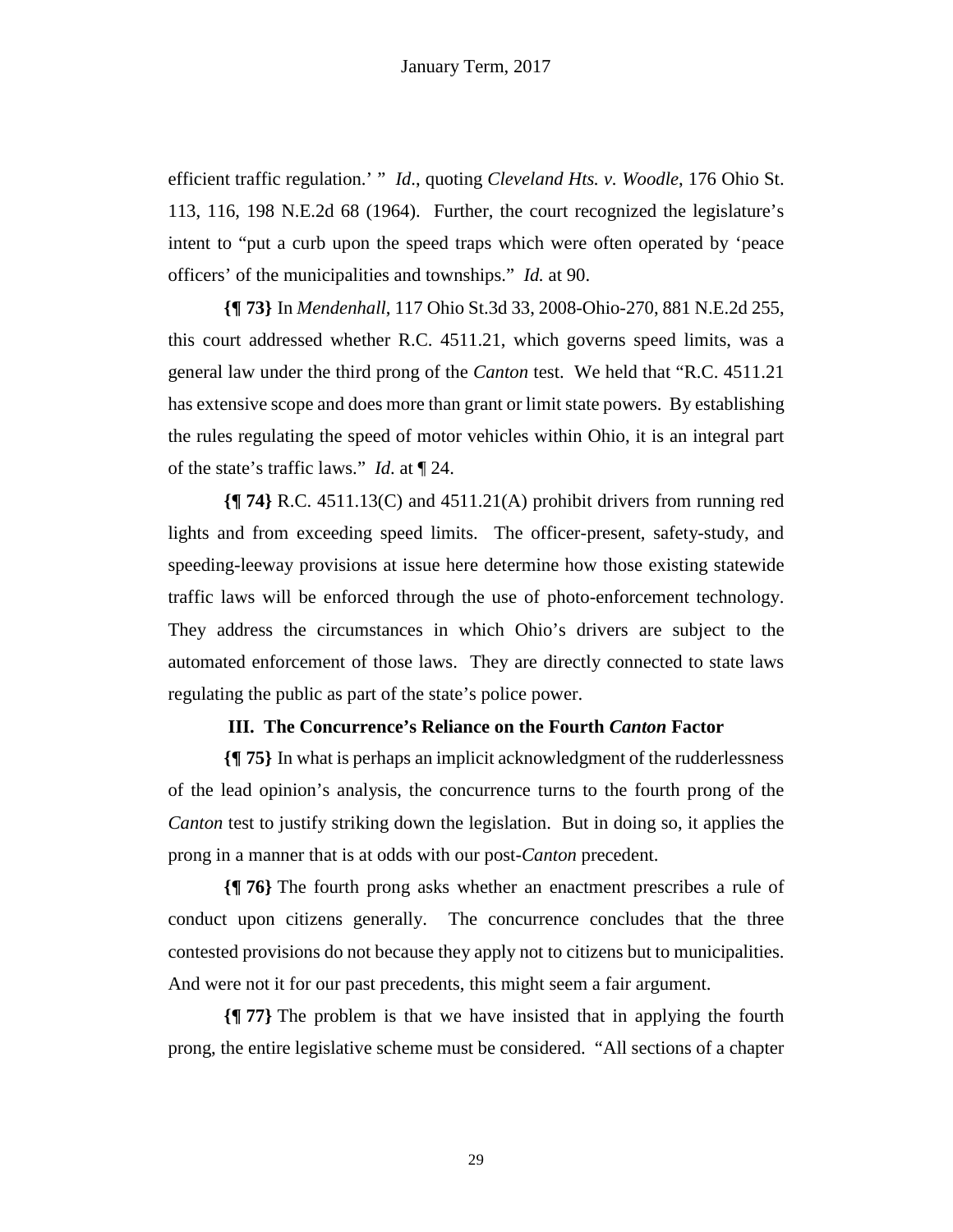must be read in pari materia to determine whether the statute in question is part of a statewide regulation *and whether the chapter as a whole prescribes a rule of conduct upon citizens generally*." (Emphasis added.) *Mendenhall*, 117 Ohio St.3d 33, 2008-Ohio-270, 881 N.E.2d 255, ¶ 27. Remarkably, the chapter at issue in *Mendenhall*, R.C. Chapter 4511, "which as a whole regulates traffic laws and the operation of motor vehicles in the state of Ohio," *id*. at ¶ 23, is the exact same chapter that contains the challenged provisions at issue in this case. Nowhere does the concurrence explain how that chapter could prescribe a rule of conduct for citizens generally when *Mendenhall* was decided in 2008, yet somehow not prescribe such a rule of conduct today.

**{¶ 78}** Indeed, this court has never relied exclusively on the fourth *Canton* factor in determining that a statute is not a general law, and it's almost impossible to reconcile what this court has done in the past with what the concurrence wants to do today.

**{¶ 79}** For example, in *Cleveland v. State*, 128 Ohio St.3d 135, 2010-Ohio-6318, 942 N.E.2d 370, we dealt with R.C. 9.68, "a statute \* \* \* that provides that only federal or state regulations can limit an Ohioan's individual right to bear arms." *Id*. at ¶ 1. The court of appeals had held that the statute was not a general law because it did "not prescribe a rule of conduct upon citizens generally but instead limits lawmaking by municipal authorities." *Id*. at ¶ 29. We reversed, noting that there were numerous state laws that dealt with firearms. *Id.* at ¶ 17-20. Even though the specific enactment at issue primarily operated to restrict the authority of local governments, we concluded that it satisfied the fourth prong because it was part of an overall system of state laws that related to firearms: "Thus, when we consider the entire legislative scheme, as we must, we conclude that when interpreted as part of a whole, R.C. 9.68 applies to all citizens generally." *Id.* at  $\P$  29.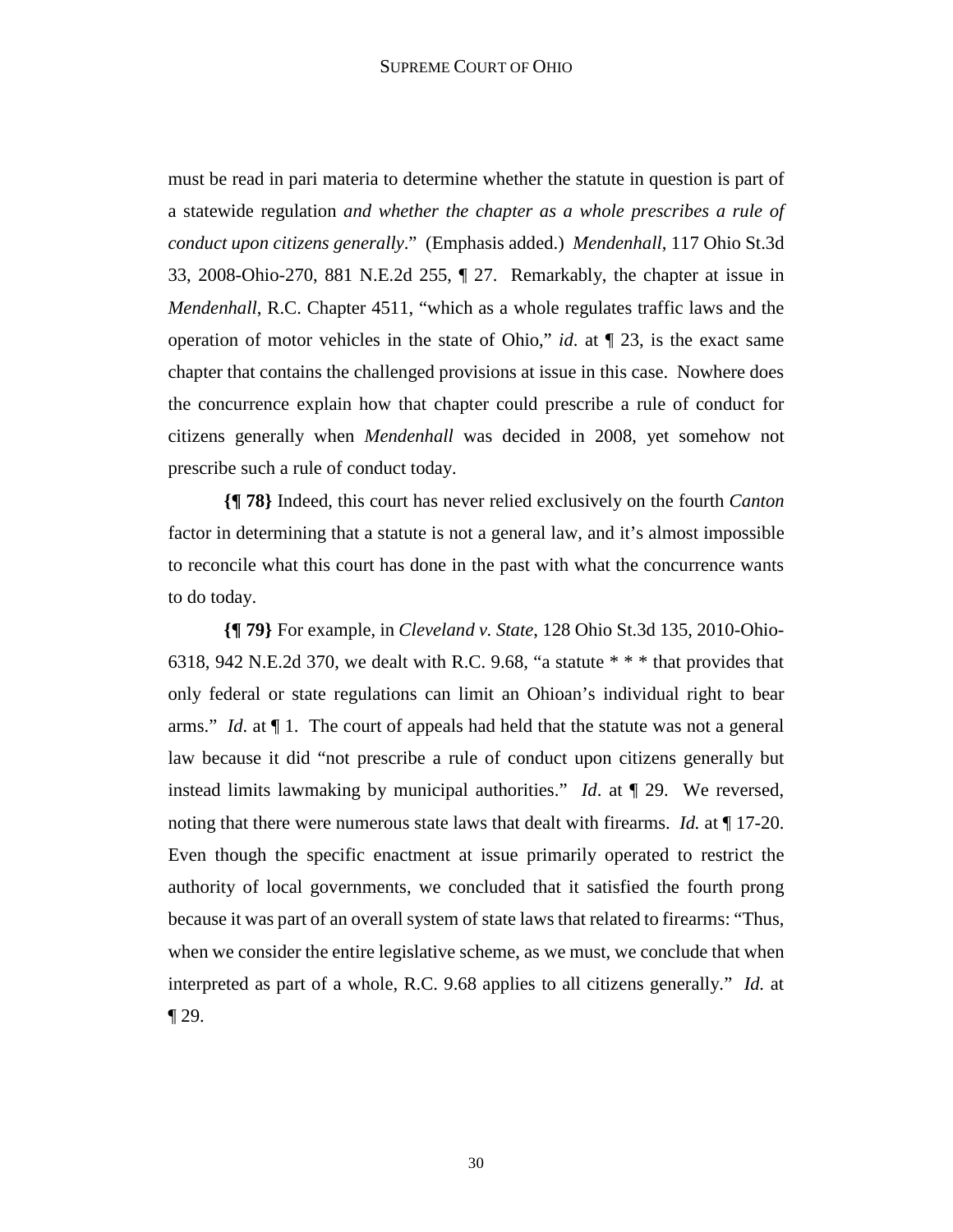**{¶ 80}** Similarly, we have upheld the ability of the legislature to limit municipal regulation of predatory lending. In *Am. Fin. Servs. Assn. v. Cleveland*, 112 Ohio St.3d 170, 2006-Ohio-6043, 858 N.E.2d 776, we sustained legislation that prohibited municipal regulation of certain lending practices because it was part of a "comprehensive and uniform statewide enactment setting forth a police regulation that prescribed a general rule of conduct for lending in Ohio." *Id*. at ¶ 36.

**{¶ 81}** These cases are impossible to square with the result the concurrence wants to reach. If the provisions at issue today do not apply to citizens generally because they are directed at municipal governments, then the same must be said for the gun law in *Cleveland* and the predatory-lending provision in *Am. Fin. Servs. Assn.*

**{¶ 82}** In fairness, the concurrence is able to muster some support for its position. It points to a couple of pre-*Canton* cases in which we looked at the provision in isolation in determining whether the provision prescribed a rule of conduct upon citizens generally. *See Youngstown v. Evans*, 121 Ohio St. 342, 168 N.E. 844 (1929); *Linndale v. State*, 85 Ohio St.3d 52, 706 N.E.2d 1227 (1999). But one would think our more recent decisions should control. All this just demonstrates the loosey-goosiness of our home-rule jurisprudence. If one wants to achieve a particular result in the home-rule area, it is not hard to find a case in support.

#### **IV. We Should Abandon the** *Canton* **Test**

**{¶ 83}** If nothing else, the two opinions that set forth the opinions of those justices who make up the majority demonstrate the malleability and unpredictability of the *Canton* test. The lead opinion turns on two judgments it makes: first, its decision to look at the statutory provisions in isolation and second, its view that there is no overriding state interest that supports these provisions when viewed in isolation from the rest of the statutory scheme.

31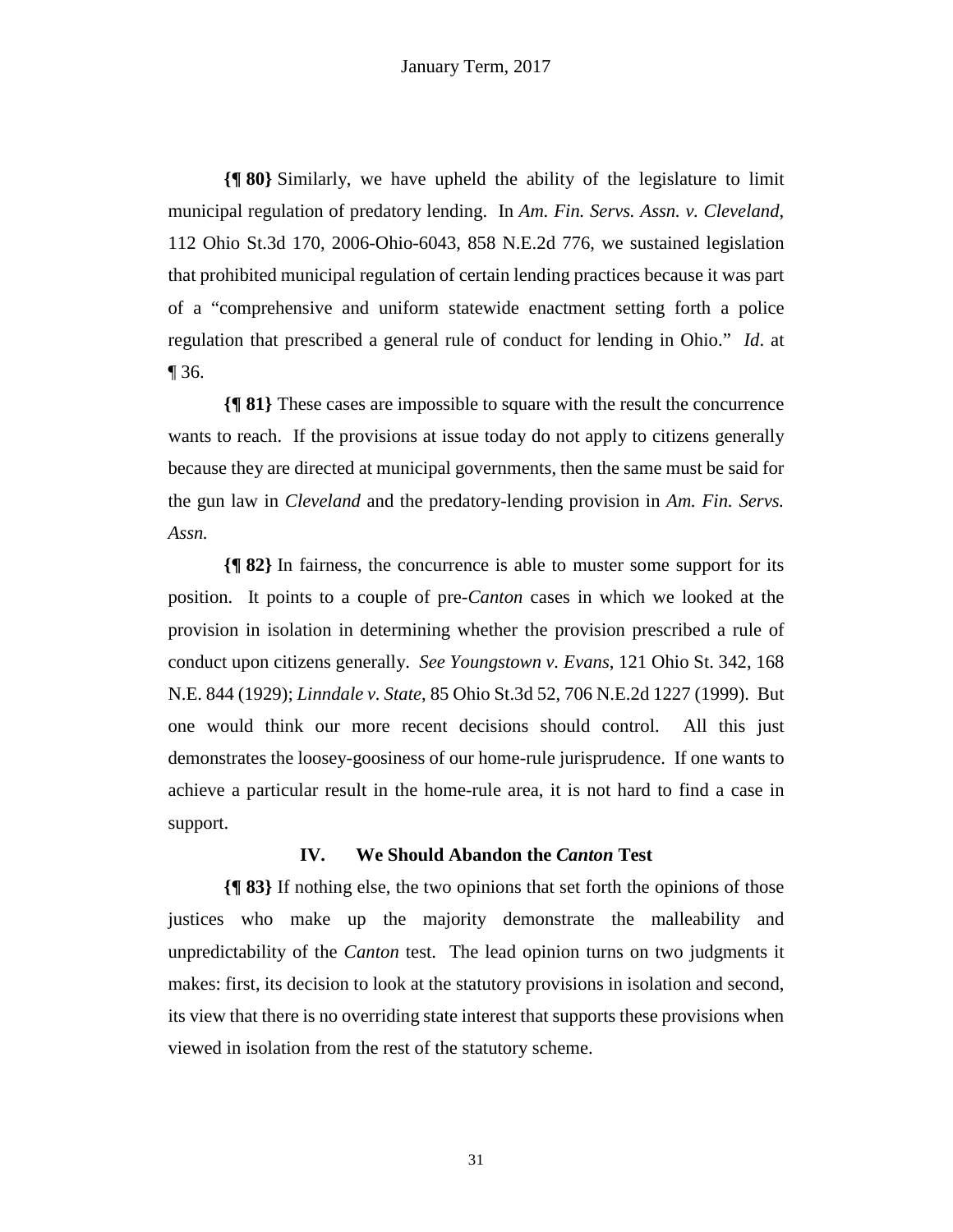#### SUPREME COURT OF OHIO

**{¶ 84}** The result-oriented nature of the lead opinion's approach is revealed by its elevation of the overriding-state-interest test as determinative of the third factor. One might think that a legislature comprising 132 members, elected on a proportional basis from across Ohio, is far better equipped to determine what is in the state's interest than seven members of the Ohio Supreme Court. But today, the plurality in essence says we know what is in the state's interest better than those 132 representatives of the people do. And if we don't think a law is a good idea, then it must not be a general law, and we can strike it down. A constitutional provision that says a "general law" will prevail over a municipal police-power regulation has been transformed into one that says a "good law" will prevail over a municipal police-power regulation. And we—the court—get to decide whether a law is good or not.

**{¶ 85}** The concurrence further demonstrates the capriciousness of this court's application of the *Canton* test: it chooses to ignore the place of the contested provisions in Ohio's broader traffic-law scheme, failing to address those post-*Canton* cases that would require it to do so.

**{¶ 86}** Fair to say, this court has gone far afield in attempting to resolve what is at heart a simple question in home-rule cases: Is the statute at issue a general law? We do not need a test to answer that question. We would be better off to abandon the *Canton* test and to simply apply the language of Article XVIII, Section 3.

**{¶ 87}** The lead opinion invokes stare decisis as justification for clinging to the *Canton* test. But "stare decisis" is not Latin for "we just make it up as we go." Aside from being clothed in the common garb of the *Canton* test, our decisions in this area have been so inconsistent that there is nothing to which to give stare decisis effect.

**{¶ 88}** "Although it is a vital rule of judicial self-government, *stare decisis* does not matter for its own sake. It matters because it 'promotes the evenhanded,

32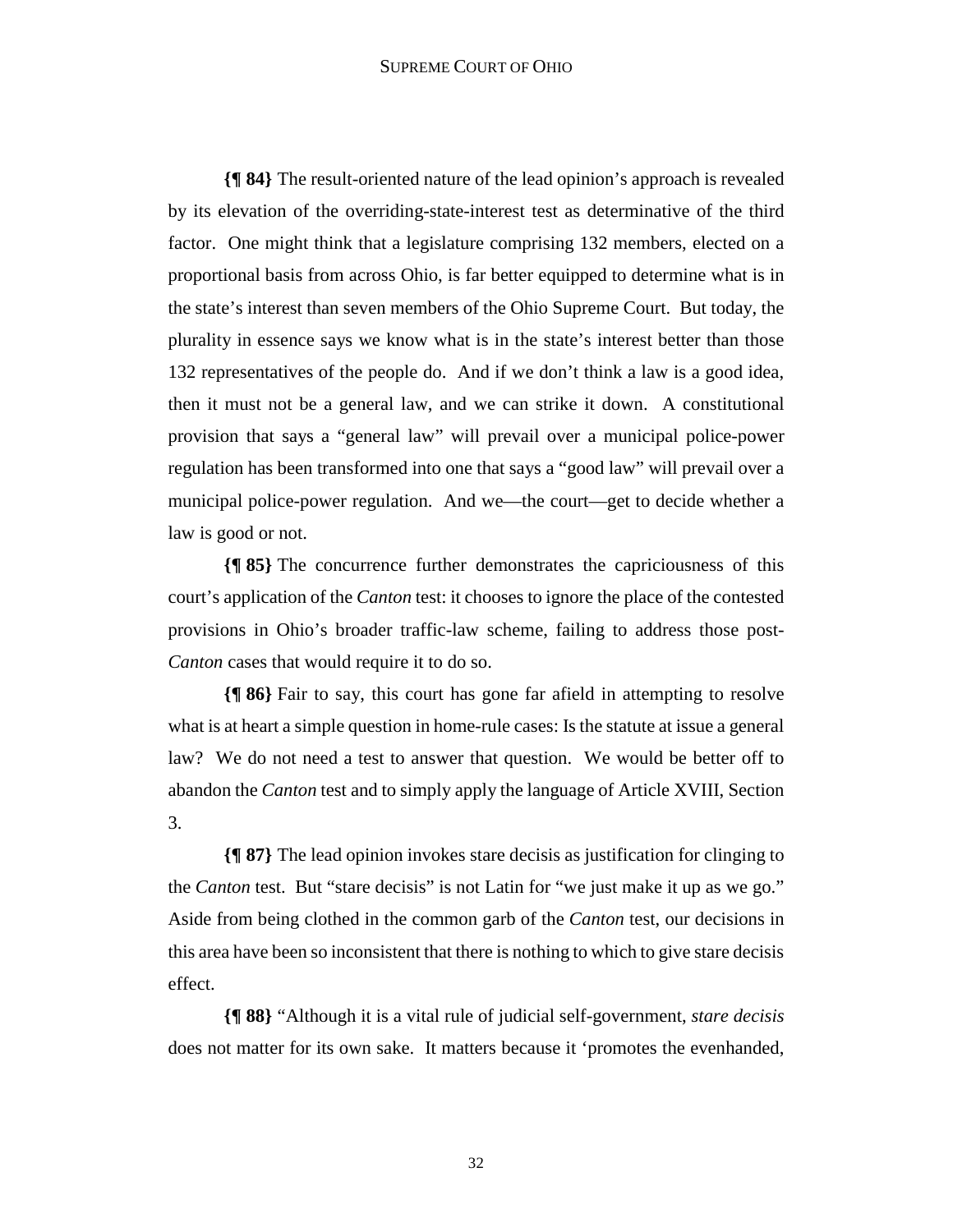predictable, and consistent development of legal principles.' " *Johnson v. United States*, \_\_\_ U.S. \_\_\_, 135 S.Ct. 2551, 2563, 192 L.Ed.2d 569 (2015), quoting *Payne v. Tennessee,* 501 U.S. 808, 827, 111 S.Ct. 2597, 115 L.Ed.2d 720 (1991). Standing by decisions that fail to promote evenhandedness, predictability, and consistency "undermine[s], rather than promote[s], the goals that *stare decisis* is meant to serve." *Id*. What we had before today was a test that produced unpredictable, inconsistent results seemingly reflecting the policy choices of that day's majority. The lead opinion's embrace of courts' expanded role in determining a statewide interest can only add to the ad hoc nature of general-law determinations. It's time to return to the Constitution.

## **V. A Return to Applying the Text of the Home Rule Amendment Answers the Questions Before Us**

**{¶ 89}** In interpreting constitutional text—especially a provision like Article XVIII, Section 3, which was voted on directly by the people in a September 3, 1912 special election—we look to how a voter at the time would have viewed the specific language:

[W]e are guided by the principle that "[t]he Constitution was written to be understood by the voters; its words and phrases were used in their normal and ordinary as distinguished from technical meaning." *United States v. Sprague,* 282 U.S. 716, 731, 51 S.Ct. 220, 75 L.Ed. 640 (1931); see also *Gibbons v. Ogden,* 9 Wheat. 1, 188, 6 L.Ed. 23 (1824). Normal meaning may of course include an idiomatic meaning, but it excludes secret or technical meanings that would not have been known to ordinary citizens in the founding generation.

*District of Columbia v. Heller*, 554 U.S. 570, 576–577, 128 S.Ct. 2783, 171 L.Ed.2d 637 (2008).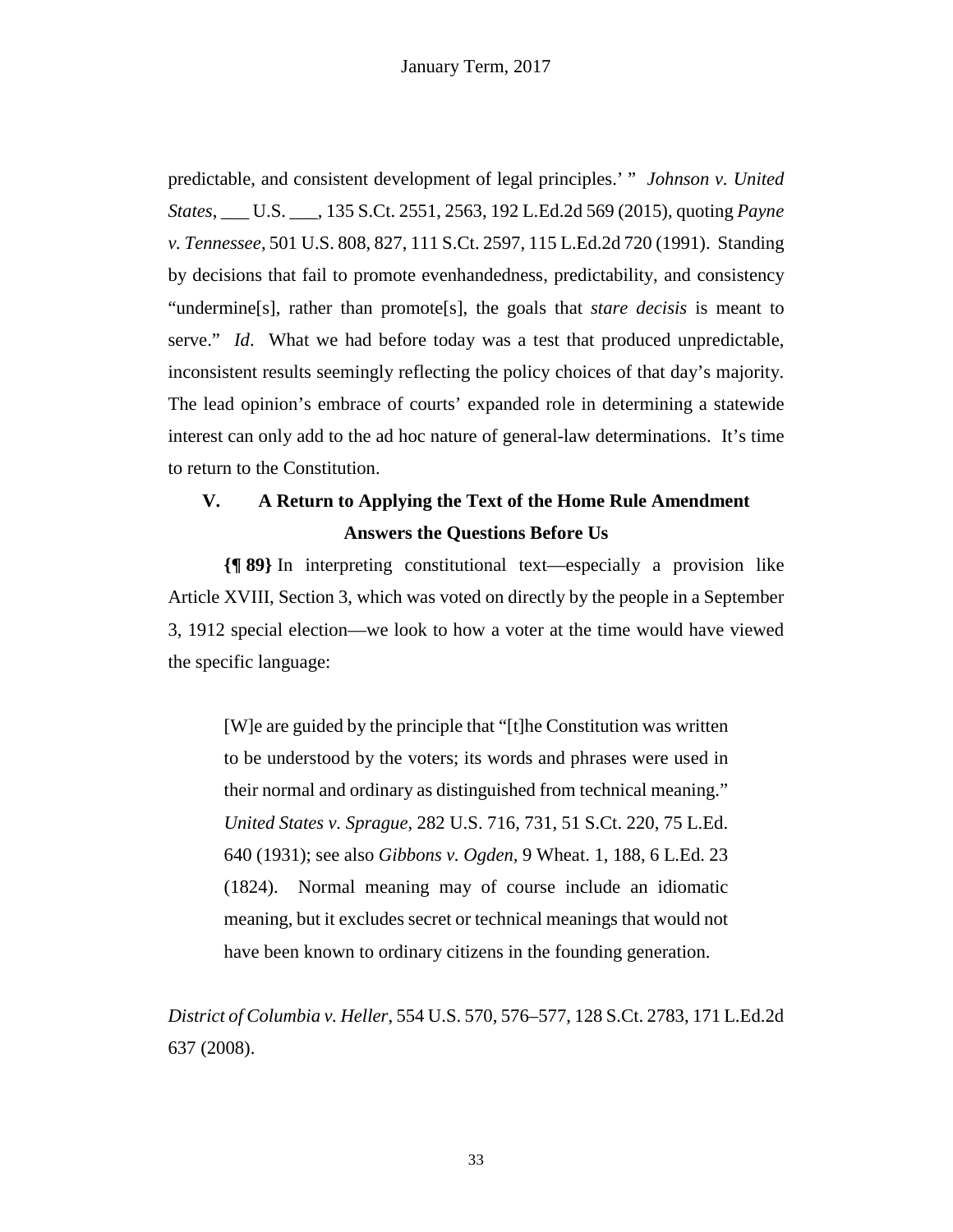#### SUPREME COURT OF OHIO

**{¶ 90}** A contemporary dictionary defined "general" as "[c]ompletely or approximately universal, including or affecting all or nearly all parts, not partial, particular, local, or sectional." *The Concise Oxford Dictionary of Current English* 342 (1912). The ordinary meaning of a "general law," then, would be a law that is universal, not local.

**{¶ 91}** Of course, the term "general law" is by its very nature a technical legal term, but one with an agreed-upon meaning at the time. It is one that is consistent with the ordinary meaning. As one delegate to the constitutional convention that crafted the provisions that would be voted upon at the 1912 election stated,

The term "general law" is one that has been the subject of interpretation for many years. Courts have thoroughly well settled the construction of that term and we need have no doubt about what the future rule will be. Therefore you are not launching on any untried sea. You simply open the doors and lay down the bars for the municipality, big or little, to do everything it is not prohibited from doing by general laws.

2 *Proceedings and Debates of the Constitutional Convention of the State of Ohio*  1471-1472 (1913).

**{¶ 92}** At the time of the enactment of Article XVIII, Section 3, "general law" was defined thusly: "As opposed to 'private,' one relating to matters of public concern. As opposed to 'local,' one operative throughout the jurisdiction of the legislative body. As opposed to 'special,' one which affects equally all persons or things of the same class." 1 Walter A. Shumaker & George Foster Longsdorf, *The Cyclopedic Law Dictionary* 409 (1912).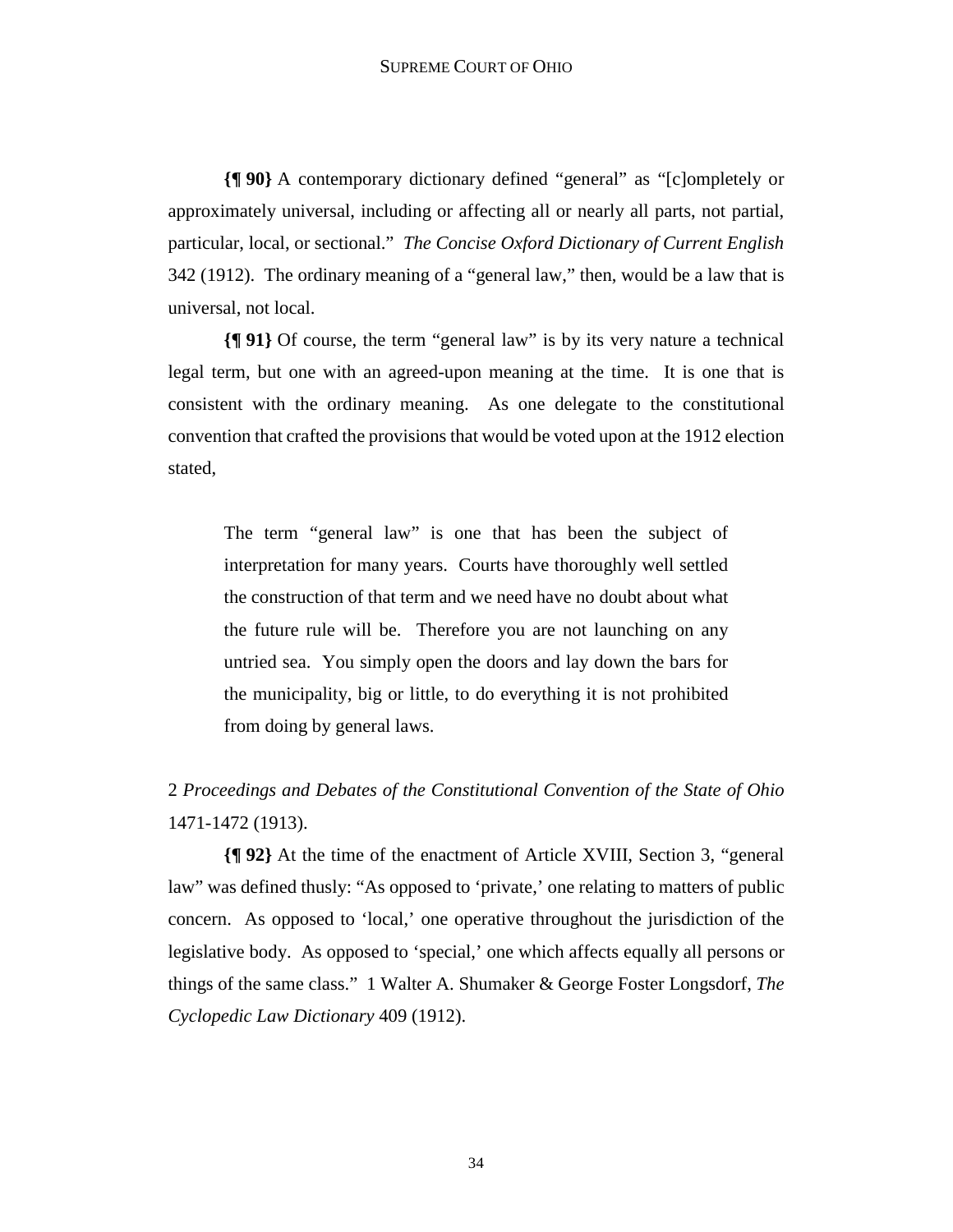**{¶ 93}** The framers of the provision and the voters of the state could have found a similar definition in the state's jurisprudence. In *Cincinnati St. Ry. Co. v. Horstman*, 72 Ohio St. 93, 73 N.E. 1075 (1905), this court offered the following definition of general law:

 "A law framed in general terms, restricted to no locality, and operating equally upon all of a group of objects, which, having regard to the purposes of the legislation, are distinguished by characteristics sufficiently marked and important to make them a class by themselves, is not a special or local law, but a general law."

*Id.* at 109, quoting *State ex rel. Van Riper v. Parsons*, 40 N.J.L. 123 (1878), paragraph one of the syllabus. This court cited the same definition in *Bronson v. Oberlin*, 41 Ohio St. 476, 481 (1885), and *Black's Law Dictionary* contained the same definition at the time of the enactment of the Home Rule Amendment, *Black's Law Dictionary* 710 (2d Ed.1910).

**{¶ 94}** Further, a voter at the 1912 election could have also relied on contextual cues from the language of the amendment to determine the meaning of "general laws." From "[m]unicipalities shall have the authority to  $**$  \* adopt and enforce within their limits such local police, sanitary and other similar regulations, as are not in conflict with general laws," the voter would have distinguished "general laws" from the other types of laws mentioned in the provision, "local police, sanitary and other similar regulations." The voter would have understood that general laws are those not confined within a specific locality.

**{¶ 95}** This court should simply adopt the understanding of general laws from the time of the 1912 vote on the Constitution. A general law is a "law, framed in general terms, restricted to no locality, and operating equally upon all of a group of objects, which, having regard to the purposes of the legislation, are distinguished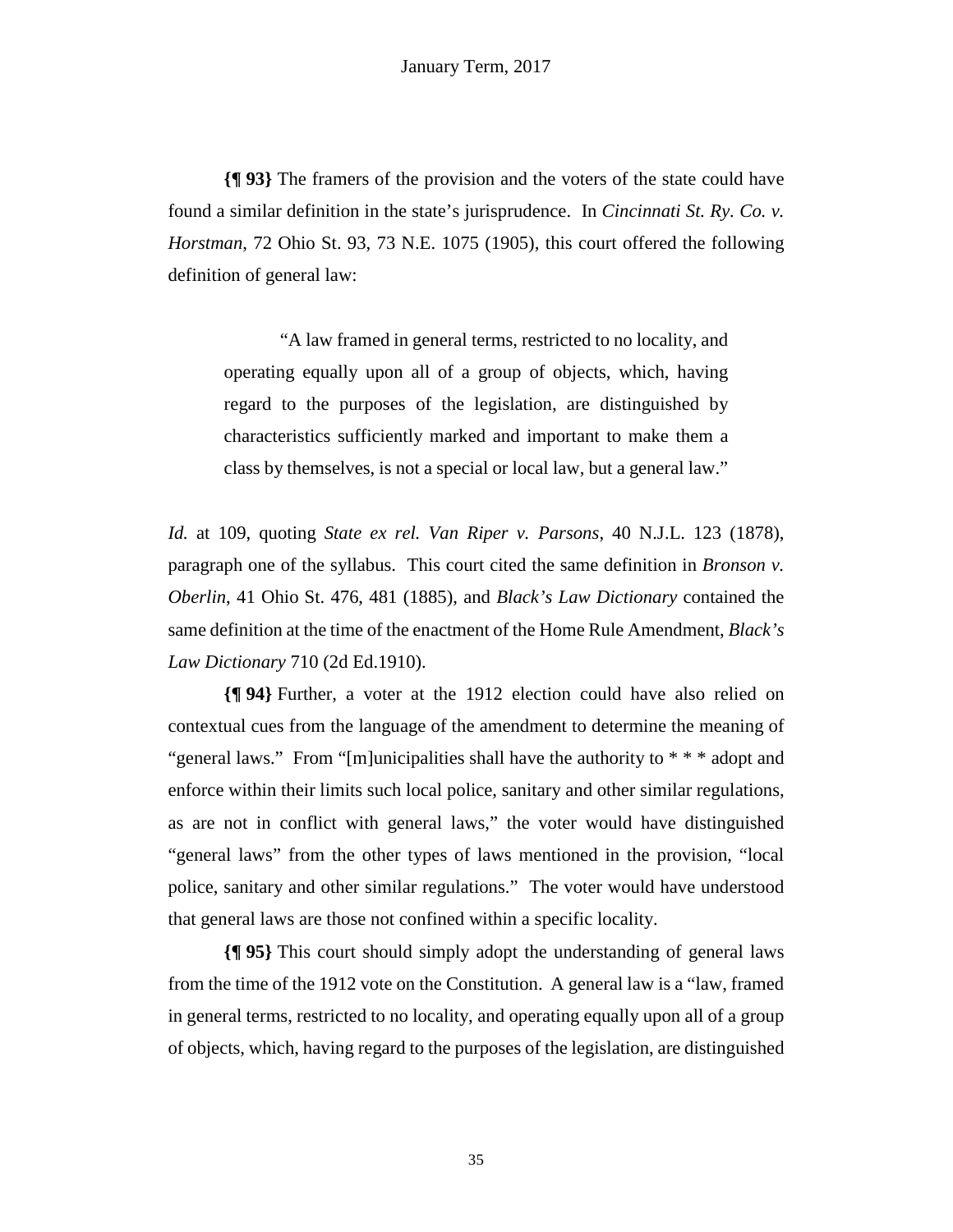by characteristics sufficiently marked and important to make them a class by themselves." *Horstman* at 109. A general law is one that operates uniformly throughout the state.

**{¶ 96}** Whether a statute is a general law should be the simplest aspect of determining whether a municipal ordinance or state statute prevails under an Article XVIII, Section 3 analysis. Does the statute have statewide reach and does it treat the objects of the law equally? The bulk of the analysis should concentrate on whether the ordinance in question addresses the operation of municipal government or whether it involves a police power and, if it does involve a police power, whether the exercise of the police power conflicts with the state's exercise of that power in the corresponding statute.

**{¶ 97}** Here, the police power and conflict issues are not in dispute. The city agrees that the regulation of photo-enforcement cameras is an exercise of police power and that its ordinances do conflict with the state legislation. Because the contested provisions apply uniformly across the state, they are general laws for purposes of Article XVIII, Section 3 of the Ohio Constitution. Because the contested provisions are general laws in which the state exercises its police powers, the Dayton ordinances must yield because they conflict with the state statutes.

**{¶ 98}** Therefore, I dissent from the majority's judgment that R.C. 4511.093(B)(1), 4511.095, and 4511.0912 violate the Home Rule Amendment.

O'NEILL, J., concurs in the foregoing opinion.

Barbara J. Doseck, Dayton City Attorney, and John C. Musto, Assistant City Attorney, for appellant.

\_\_\_\_\_\_\_\_\_\_\_\_\_\_\_\_\_

 Michael DeWine, Attorney General, and Eric E. Murphy, State Solicitor, Michael J. Hendershot, Chief Deputy Solicitor, Hannah C. Wilson, Deputy Solicitor, and Jordan S. Berman, Assistant Attorney General, for appellee.